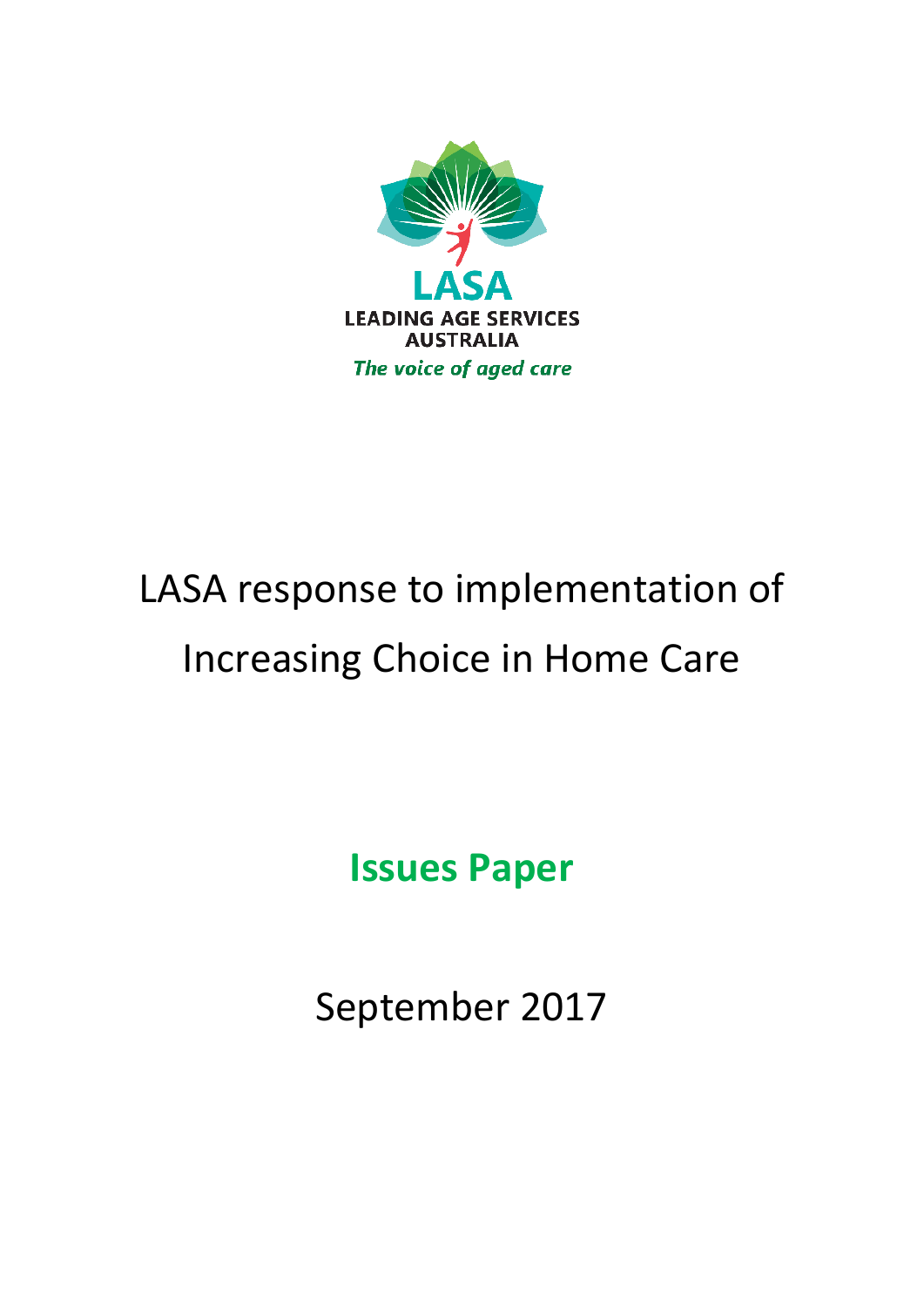# **CONTENTS**

| Entry level in-home support assessments, approvals, development of support plans and CHSP<br>1. |                                                                                         |  |  |  |
|-------------------------------------------------------------------------------------------------|-----------------------------------------------------------------------------------------|--|--|--|
|                                                                                                 |                                                                                         |  |  |  |
| 1.1                                                                                             |                                                                                         |  |  |  |
| 1.2                                                                                             |                                                                                         |  |  |  |
| Home care package assessments and approvals and development of support plans to receive<br>2.   |                                                                                         |  |  |  |
| 2.1                                                                                             |                                                                                         |  |  |  |
| З.                                                                                              |                                                                                         |  |  |  |
| 3.1                                                                                             | Lack of transparency about home care package assignment wait times 18                   |  |  |  |
| 3.2                                                                                             | Unavailability of home care package levels relative to consumer demand 19               |  |  |  |
| 4.                                                                                              |                                                                                         |  |  |  |
| 4.1                                                                                             |                                                                                         |  |  |  |
| 4.2                                                                                             |                                                                                         |  |  |  |
| 5.                                                                                              |                                                                                         |  |  |  |
| 5.1                                                                                             | Insufficient infrastructure for consumer activation of assigned home care packages 23   |  |  |  |
| 5.2                                                                                             |                                                                                         |  |  |  |
| 5.3                                                                                             |                                                                                         |  |  |  |
| 6.                                                                                              |                                                                                         |  |  |  |
| 6.1                                                                                             |                                                                                         |  |  |  |
| 6.2                                                                                             |                                                                                         |  |  |  |
| 6.3                                                                                             |                                                                                         |  |  |  |
| 6.4                                                                                             |                                                                                         |  |  |  |
| 6.5                                                                                             | Inadequate MAC capability to respond to provider and consumer concerns 31               |  |  |  |
| 6.6                                                                                             | Inconsistent subsidy payments relative to home care package activity31                  |  |  |  |
| 7.                                                                                              |                                                                                         |  |  |  |
| 7.1                                                                                             | Insufficient infrastructure to implement annual and life time caps on consumer care fee |  |  |  |
|                                                                                                 |                                                                                         |  |  |  |
|                                                                                                 |                                                                                         |  |  |  |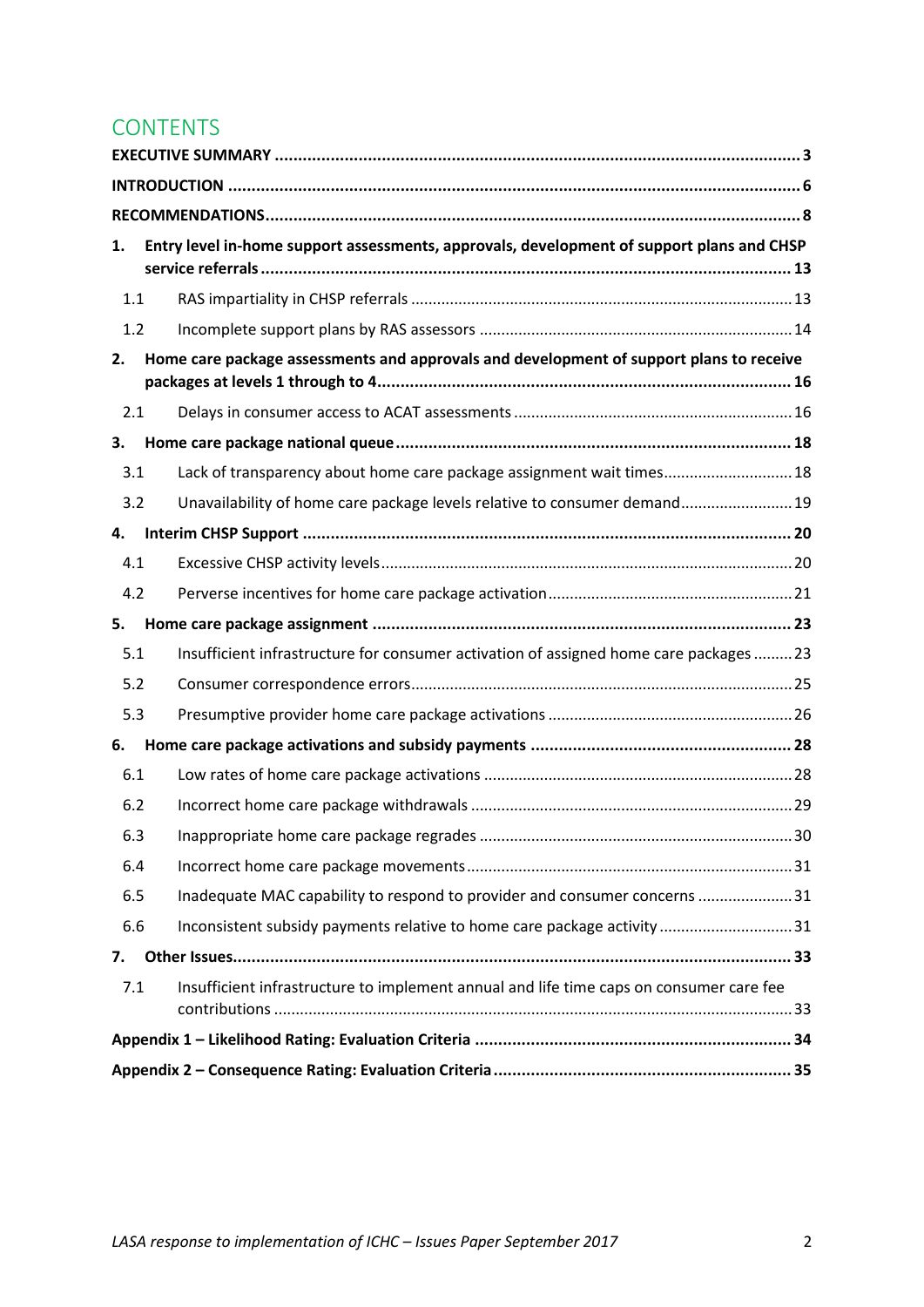# EXECUTIVE SUMMARY

Implementation of the *Increasing Choice in Home Care* (ICHC) reforms is focused on improving the way home care services are delivered to older Australians. It aims to strengthen the aged care system, providing consumers more choice in accessing quality care and service innovation through increased competition. It also lays the foundations for future aged care service delivery, to be guided by the Aged Care Sector Committee Roadmap for Reform and jointly developed with industry.

With ICHC still in a relatively early stage of implementation, Leading Age Services Australia (LASA) is calling upon government to act in response to issues that have since emerged for both home care providers and consumers.

This 'issues paper' details seventeen outstanding implementation issues identified through consultation with home care providers throughout Australia. These issues have been mapped against a risk framework to draw out the most salient issues for government response. Recommended actions for Government and other stakeholders have also been provided.

It is important to note that the compounding effect of these issues has resulted in ongoing unsatisfactory experiences for many home care providers and consumers. There has also been additional unfunded administrative burden for both home care providers and government departments with risks for stakeholder disillusionment, disengagement and possible market failure in the event these issues are not promptly addressed.

#### Low consumer activation rates of home care packages

The most pressing concern is the low number of home care package (HCP) activations for consumers relative to the number of HCPs released to consumers from the national queue, with perceived insufficient infrastructure to support consumer HCP activation. LASA previously brought these concerns to the attention of the Department of Health (DoH) in early June 2017, with issues and recommendations tabled in LASA's *Home Care Provider Survey Report<sup>1</sup>* .

Some HCP providers have since reported significant down turns in active HCPs. Current estimates are in the range of 15 to 34 per cent with LASA planning to re-survey HCP providers to gain a clearer picture of the extent of reductions in HCP activations.

HCP providers have further reported increasing staff turnover, being unable to provide staff sufficient work hours previously afforded to them.

Continued sector-wide reduction in HCP activity is at the detriment of HCP provider business viability and potential market failure.

As such, the release of performance data on the national HCP queue, twice delayed, should be released as a priority to increase transparency of ICHC implementation, assisting HCP provider to respond to the current market dynamics. Additionally, improved provisions and infrastructure are recommended to support consumers in researching HCP providers, to actively follow them up and to incentivise their HCP activation.

#### Barriers to consumer access to home care package activation

Other concerning issues that appear to hinder consumer access to HCPs include:

Extensive delays in consumer access to assessments for HCP approval completed by Aged Care Assessment Teams (ACAT),

**.** 

<sup>1</sup> https://lasa.asn.au/news/lasa-home-care-provider-survey-report/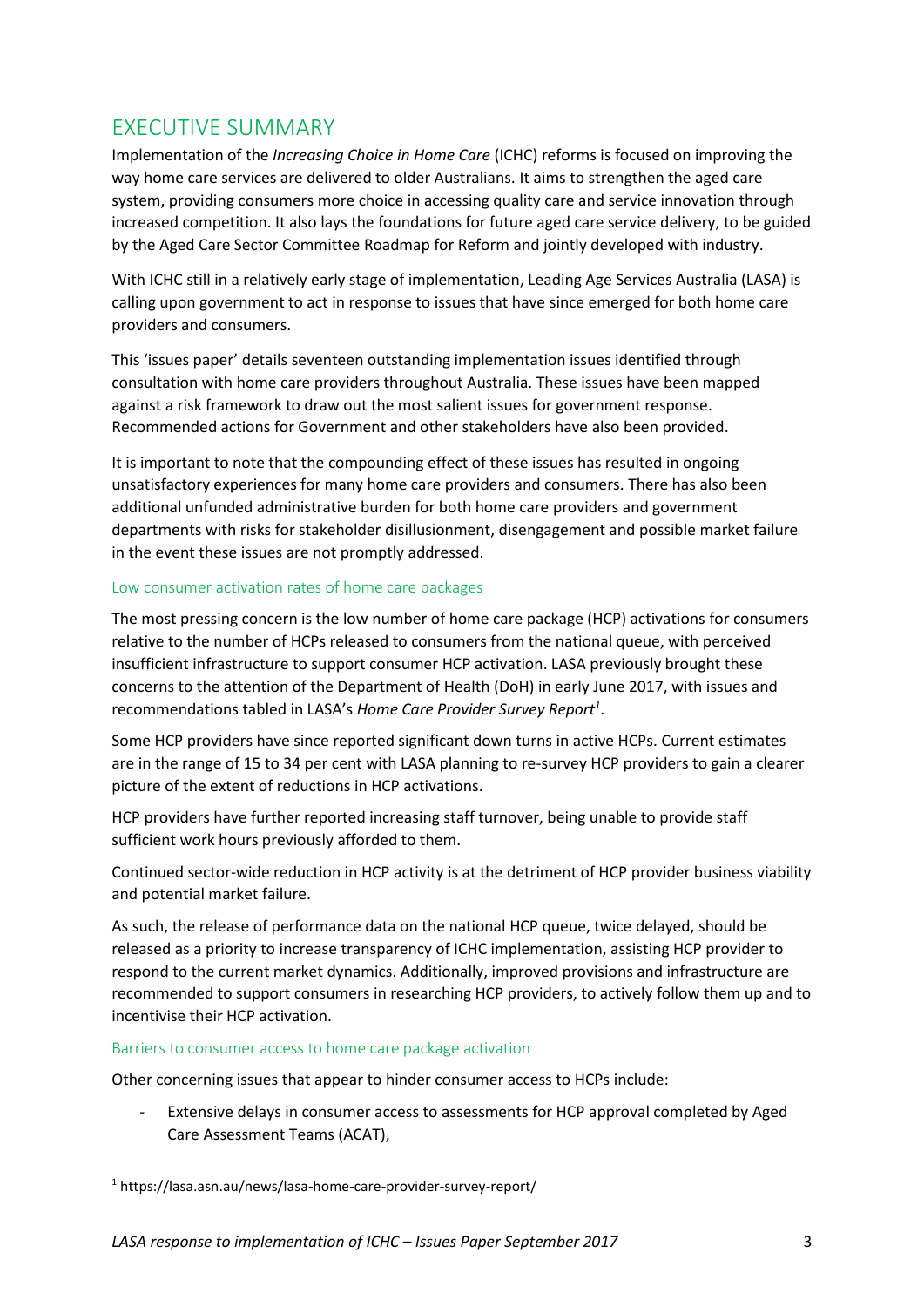- Unavailability of home care package levels relative to consumer demand,
- Redirection of consumers with a HCP approval to receive interim support using Commonwealth Home Support Programme (CHSP) resources, and
- Perverse incentives for consumers receiving interim CHSP support to activate a HCP once assigned.

In Victoria, home care providers have recently reported ACAT assessment wait times as ranging between 12-16 weeks, while in QLD they are reported in some regions as ranging between 6-8 weeks and in others 24 weeks. Other ACATs are reported as being more responsive. Importantly, extensive and variable delays to assessments across regions impact on consumer equity and prioritisation for access to care and support, particularly where consumer vulnerability is identified.

HCP providers have also reported their perception that the existing HCP prioritisation system is counterproductive in promoting wellness, independence and reablement. Consumers are assigned a HCP level from the national queue based on the availability of a HCP level irrespective of the consumers actual inherent care needs. Where high level support is required a low level HCP may be assigned because it is the only HCP available. Such an approach to managing consumer demand for HCPs can lead to speedier decline in condition, reduced client wellness and independence and ultimately may bring forward potential admission to residential care. One large scale provider has reported consumers on level two HCPs have entered residential care due to the unavailability of access to higher level HCPs.

In conjunction to this, CHSP providers have reported that their staffing and program outputs are now exceeding their block funded grant agreements with referrals for interim CHSP support being implemented in response to unmet HCP demand and limited HCP supply. The levels of interim CHSP support being issued to consumers are often as high as what is provided through a HCP. Consequently, CHSP providers may not have sufficient funds to respond to service demand in the second half of the 2017-18 financial year, creating additional risks for CHSP not yet realised.

Additionally, there are reports that CHSP consumers are rejecting their HCP assignment. One consumer has refused to pay any fees and has instead retained their current CHSP services, accessing additional financial support via means such as an oxygen supplement, a continence aids payment, transport assistance, Centrelink assistance, and through access to multiple government funded health services.

Clearly, there are some emerging implementation issues that are indicative of a vulnerable market environment. This signals a risk of stakeholder disengagement from the HCP program and market failure. It also exacerbates the significant financial pressures being placed on HCP providers who are dealing with decreasing HCP activity levels. Government must step in.

#### Accumulation of unpaid subsidies for home care package providers

There are also critical issues that have emerged for consumers and home care providers once a HCP has been activated. This includes:

- Unpaid subsidies relative to home care package activity,
- Incorrect home care package withdrawals (resulting in unpaid subsidies), and
- The inadequacy of My Aged Care (MAC) capability to respond to consumer and provider concerns for unpaid subsidies.

HCP providers continue to report on Aged Care Payment (ACP) system and process failures that appear to be a by-product of other issues referenced throughout this paper. Unpaid subsidies are referenced where: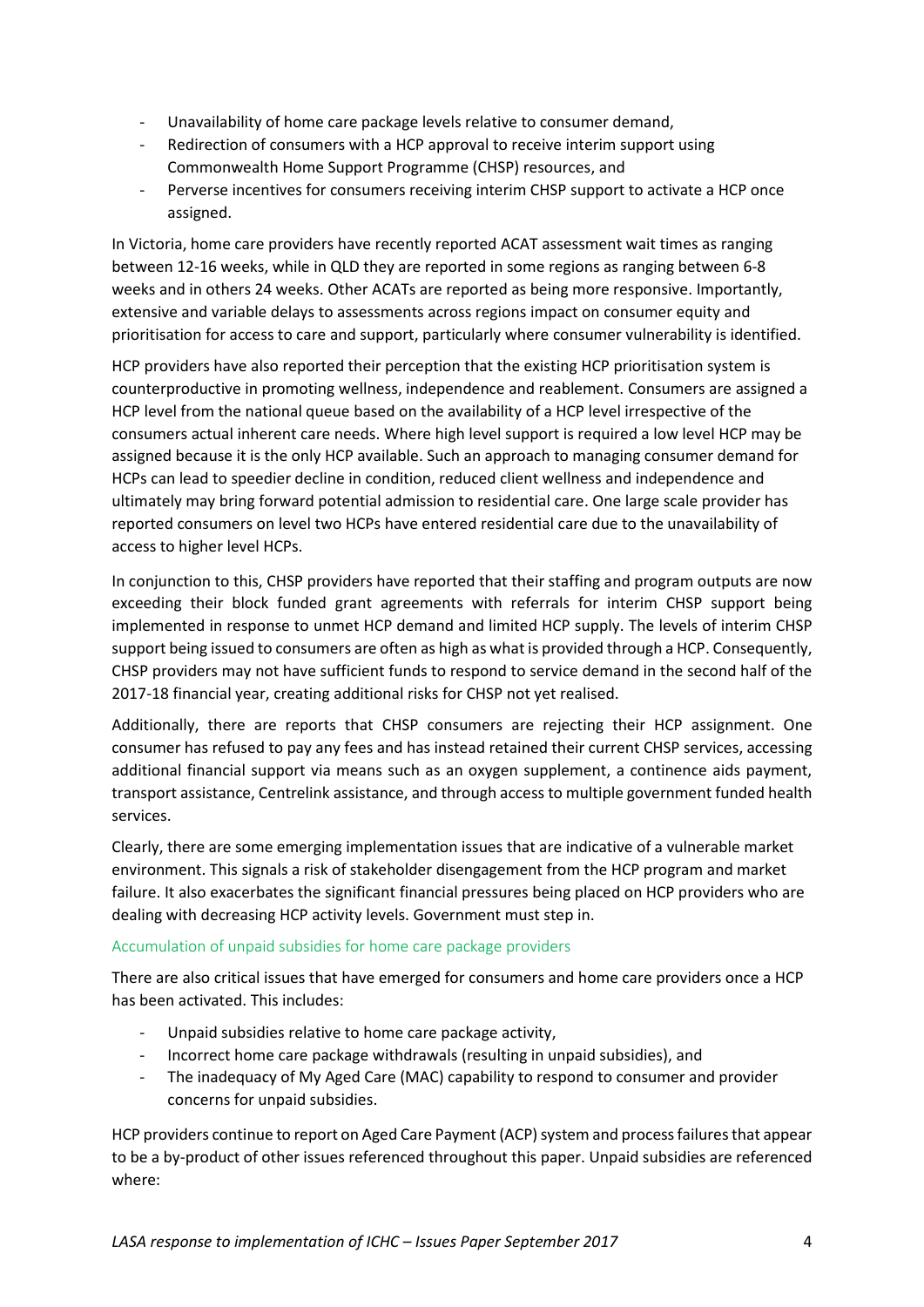- 1. Subsidies are partially adjusted with unpaid amounts still outstanding,
- 2. Subsidy payments have stopped part way through a month,
- 3. Incomplete adjustments to subsidy payments occur for HCPs which commenced prior to 27 February 2017,
- 4. MAC have assigned HCPs that have been activated by HCP providers and for which no subsidies have been paid or have been paid at the incorrect HCP subsidy level,
- 5. Subsidy payments are not consistent with commencement and leave dates submitted in ACP claims/Aged Care Entry Records (ACER), and
- 6. Subsidy calculation errors.

One HCP provider has reported the accumulation of unpaid subsides equating to near \$125K since ICHC commencement. Additionally, HCP provider administration to manage subsidy payment reconciliation and error management has increased relative to the size of a providers HCP program. When both HCP providers and consumers contact MAC or Department of Human Service (DHS) staff for issue resolution they are often unable to respond with any clear direction. Combined, these issues run contrary to the intent of ICHC in reducing red tape and as such these ongoing system and process failures exacerbate frustrations and financial pressures for implementation of HCPs.

In summarising, this issues paper draws government attention to the prevailing ICHC implementation risks. LASA demands a considered approach to the review, resourcing and rectification of specified issues, acknowledging that there is potential to improve upon current systems and processes for ongoing implementation of ICHC. Action is required and industry is looking to government to respond urgently to safeguard and strengthen the Home Care program in Australia's aged care system.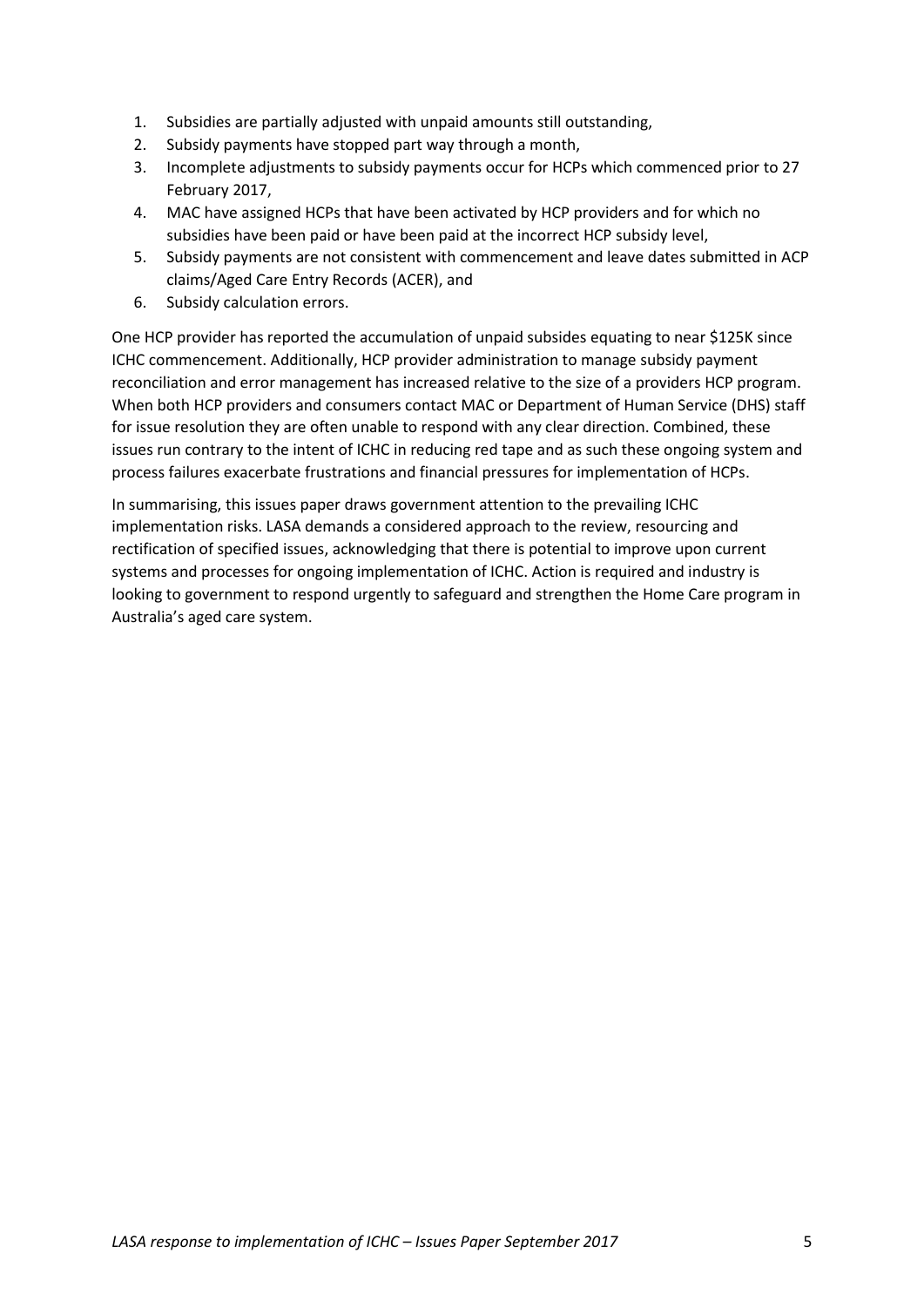## INTRODUCTION

On the 27 February 2017, implementation of the ICHC reforms commenced, intended to improve the way home care services are delivered to older Australians.

Important elements of ICHC include:

- Supporting consumers so they can choose who provides their care, with the ability for consumers to change their provider at any time;
- Providing a consistent national process for prioritising access to home care; and
- Reducing red tape and regulation for providers.

Implementation of these reforms continues to occur as a collaborative co-design process, involving government, the aged care sector, carers, consumers and industry peak bodies, who collectively are taking significant steps to improve the way home care services are delivered to older Australians.

The ICHC reforms build upon a substantial body of work already completed. This includes:

- Announcement of the *Living Longer Living Better* reforms, including the introduction of new HCP levels;
- Commencement of consumer directed care for all HCPs, including individualised budgets, and income testing arrangements;
- Commencement of MAC and Regional Assessment Services (RAS); and
- The integration of all entry level in-home support programs into the CHSP except for Home and Community Care (HACC) Services in Western Australia which will be included from 1 July 2018.

Many issues have emerged in ICHC implementation since its commencement. Some of these issues have been resolved, accounted for within accelerated design sprints that commenced in late 2016. There are, however, many issues that remain unresolved.

The current set of implementation issues have been identified through consultation with home care providers from across Australia. They have been mapped into seventeen key themes with examples and recommendations listed for each.

Each issue has also had a risk ranking applied to it using a risk ranking matrix (see Table 1) with associated methodology listed in Appendices 1-2 accounting for the likelihood that an issue has occurred and the consequence of its occurrence. Risk rankings for each of the seventeen issues was completed independently by three expert home care advisors with the average score of these rankings applied to each issue as listed in Table 2.

| <b>Likelihood</b>     | <b>Consequences</b> |               |               |               |                |
|-----------------------|---------------------|---------------|---------------|---------------|----------------|
|                       | Insignificant       | <b>Minor</b>  | Moderate      | Major         | Catastrophic   |
| <b>Almost Certain</b> | Low                 | <b>Medium</b> | <b>High</b>   | <b>High</b>   | <b>Extreme</b> |
| Likely                | Low                 | <b>Medium</b> | <b>High</b>   | <b>High</b>   | High           |
| Possible              | Low                 | Low           | <b>Medium</b> | <b>Medium</b> | High           |
| Unlikely              | Low                 | Low           | <b>Medium</b> | <b>Medium</b> | <b>Medium</b>  |
| Rare                  | Low                 | Low           | Low           | Low           | <b>Medium</b>  |

#### Table 1. Risk Ranking Matrix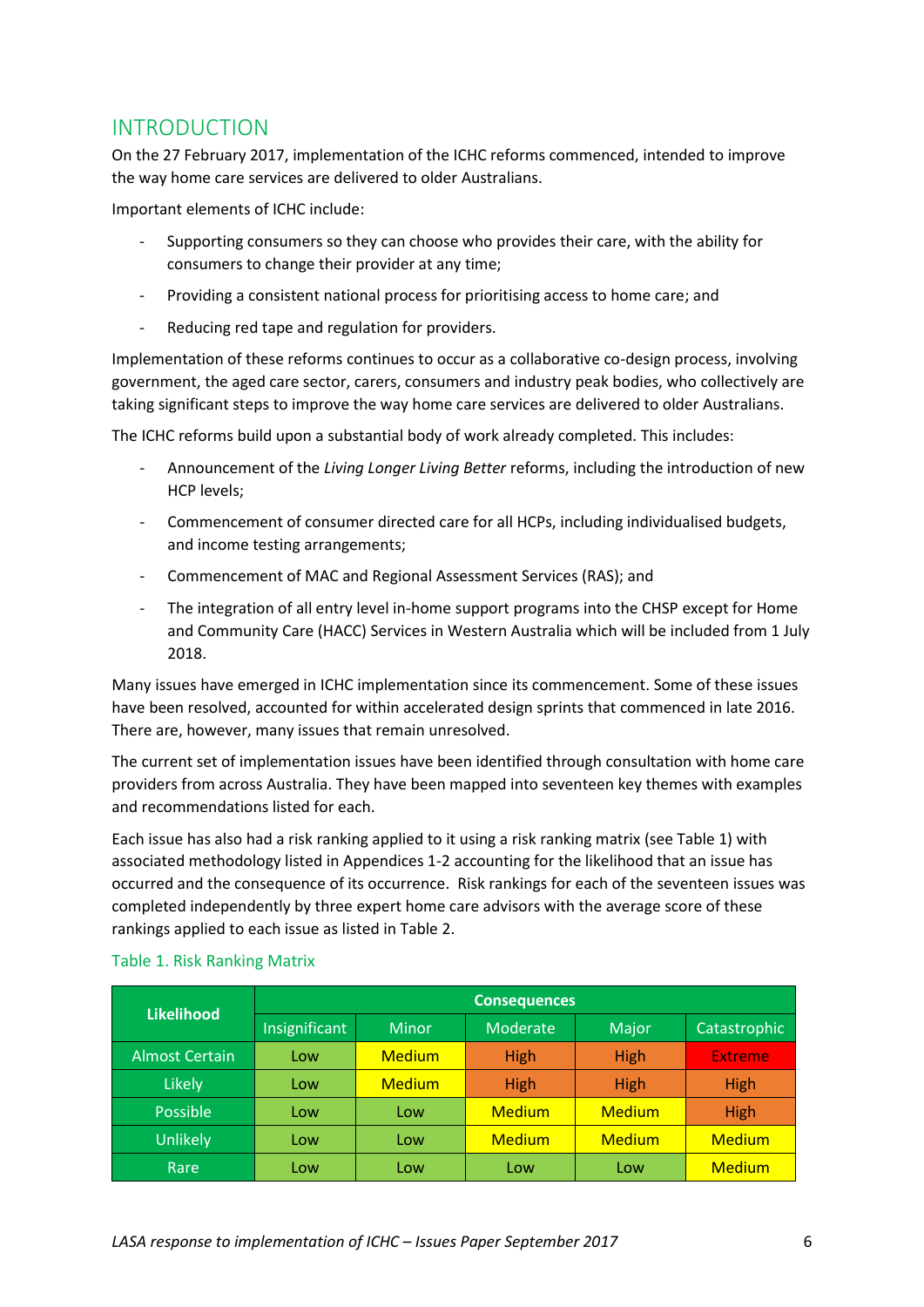#### Table 2. ICHC implementation issues

| <b>Operational Process</b>             | <b>Issue</b>                                                                                                  |                |  |
|----------------------------------------|---------------------------------------------------------------------------------------------------------------|----------------|--|
| 1. Entry level                         | 1.1 RAS impartiality in CHSP referrals                                                                        | <b>Medium</b>  |  |
| support<br>assessments                 | 1.2 Incomplete support plans by RAS assessors                                                                 | <b>Medium</b>  |  |
| 2. HCP assessments                     | 2.1 Delays in consumer access to ACAT assessments                                                             | <b>High</b>    |  |
| 3. HCP national                        | 3.1 Lack of transparency about home care package<br>assignment wait times                                     | <b>High</b>    |  |
| queue                                  | 3.2 Unavailability of home care package levels relative to<br>consumer demand                                 | <b>High</b>    |  |
| 4. Interim CHSP                        | 4.1 Excessive CHSP activity levels                                                                            | <b>High</b>    |  |
| Support                                | 4.2 Perverse incentives for home care package activation                                                      | <b>High</b>    |  |
|                                        | 5.1 Insufficient infrastructure for consumer activation of<br>assigned home care packages                     | <b>Extreme</b> |  |
| 5. HCP assignment                      | 5.2 Consumer correspondence errors                                                                            | <b>Medium</b>  |  |
|                                        | 5.3 Presumptive provider home care package activations                                                        | <b>Medium</b>  |  |
|                                        | 6.1 Low rates of home care package activations                                                                | <b>Extreme</b> |  |
|                                        | 6.2 Incorrect home care package withdrawals                                                                   | High           |  |
|                                        | 6.3 Inappropriate home care package regrades                                                                  | <b>Medium</b>  |  |
| 6. HCP activation &<br>subsidy payment | 6.4 Incorrect home care package movements                                                                     | <b>Medium</b>  |  |
|                                        | 6.5 Inadequate MAC capability to respond to consumer and<br>provider concerns                                 | <b>High</b>    |  |
|                                        | 6.6 Inconsistent subsidy payments relative to home care<br>package activity                                   | <b>High</b>    |  |
| 7. Other issues                        | 7.1 Insufficient infrastructure to implement annual and life-<br>time caps on consumer care fee contributions | <b>Medium</b>  |  |

The significance of theses unresolved issues for consumers, as well as for home care providers, cannot be understated. The non-resolution of these issues appears to have compounded over the last few months, with ongoing unsatisfactory experience noted for both consumers and providers. There has also been additional unfunded administrative burden for both HCP providers and government departments, and there is certainly a risk for stakeholder disillusionment, disengagement and market failure in the event these issues are not addressed as a priority.

LASA is committed to representing aged care providers and their consumers as part of co-design, providing an industry response to government for immediate and ongoing action to improve upon the current implementation status for the ICHC reforms.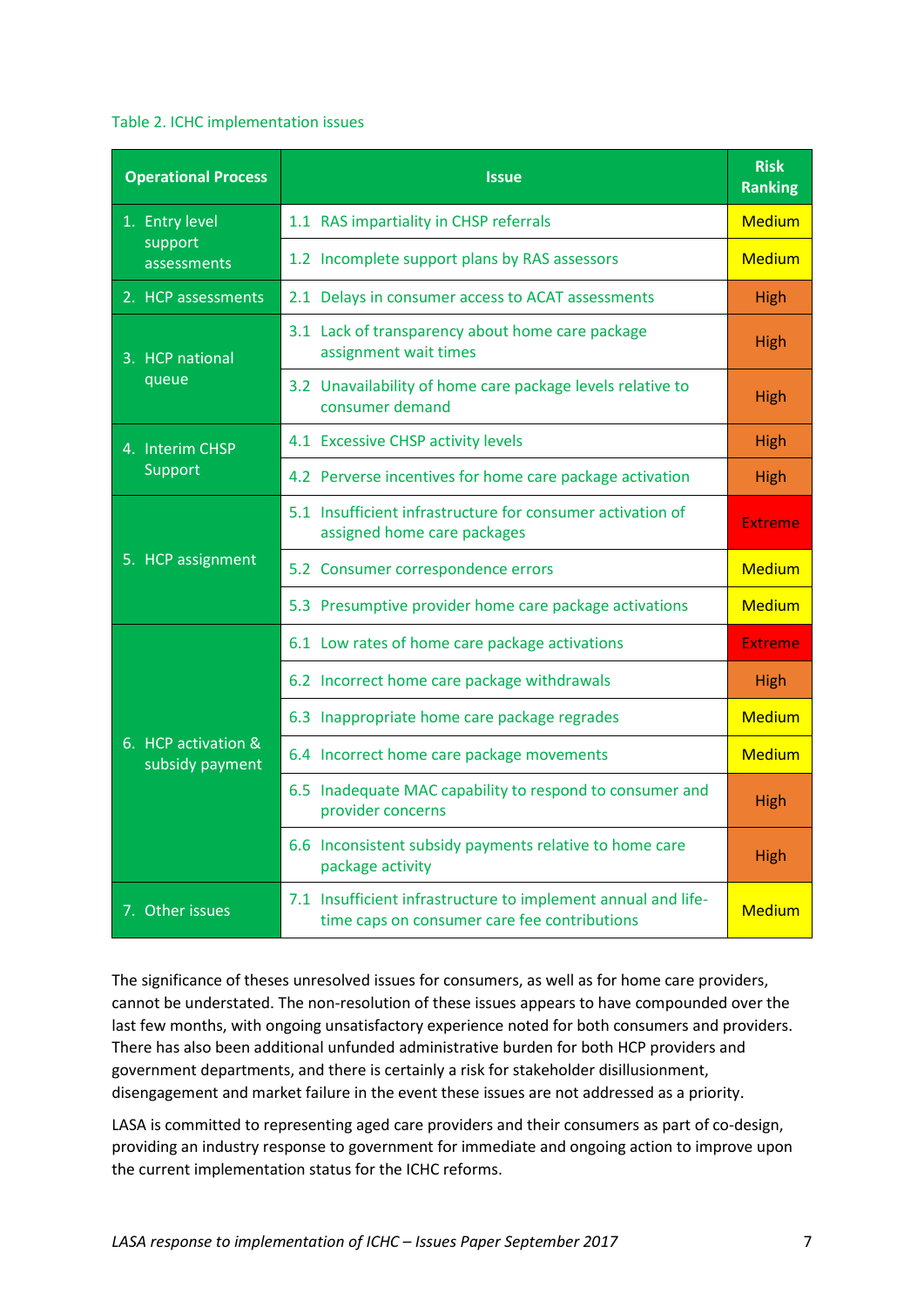# RECOMMENDATIONS

There are 38 recommendations listed across the 17 operational areas for which issues have been identified and discussed within this issues paper.

#### RAS impartiality in CHSP referrals medium risk and the state of the medium risk

**1.1.1** That current RAS contractual arrangements be reviewed by the DoH in the context of existing RAS to CHSP referral pattern data for the period 1 July 2015 to 30 June 2017. The examination of RAS referral patterns should occur promptly before contract renewal on 1 July 2018, accounting for any changes in referral patterns emerging following implementation of ICHC.

Referral patterns should be examined, separating out referrals by each RAS provider. Where referral patterns indicate a significant increase in referrals from a RAS provider to their affiliated CHSP service, by service type, comparative to RAS referrals to non-affiliated CHSP services for corresponding service types, contractual arrangements should be discontinued by the DoH with contract extension of RAS functions limited to the remaining RAS providers with new RAS contracts considered as required.

**1.1.2** That DoH develops and communicates an escalation procedure for home care providers and MAC to support a consistent response to concerns identified about RAS impartiality in CHSP referrals that will strengthen accountability and sector confidence around monitoring home care provider adherence to procedures for separation of RAS and CHSP functions.

#### Incomplete support plans by RAS assessors and a medium risk medium risk

- **1.2.1** The formal evaluation report for the RAS Programme, submitted to DoH in June 2017, be released by the DoH to the National Aged Care Alliance for industry consideration and response to inform program directions as part of the future care at home reforms.
- **1.2.2** The DoH establishes a cycle of random audits, assessing the completeness and quality of RAS assessments/support plans registered in MAC. This should include engaging with a sample of corresponding CHSP providers relative to audited support plans, identifying areas for workforce training and procedural improvement for implementation.
- **1.2.3** The DoH commissions the development of supervision and/or support structures for RAS assessors within future RAS contracts, to assist RAS to account for their response to clinical issues identified in entry level assessments, enhancing the responsiveness of support plans for entry level care.
- **1.2.4** The DoH in partnership with industry representatives, facilitates engagement between RAS assessors and CHSP providers at local levels to exchange critical information that will support continuous improvement for assessment and referral to CHSP services, with feedback to the DoH on issues as required.

#### Delays in consumer access to ACAT assessments high risk high risk

- **2.1.1** The DoH undertakes further investigation of 'referral to ACAT' wait list management models currently being utilised by MAC/ACATs to ensure risks to consumers are minimised until such time that assessment resource modelling can be applied and funded ongoing.
- **2.1.2** The DoH prioritises the review of ACAT assessment/reassessment wait time data for the period 2016-2017 and undertake assessment workforce resource modelling as part of the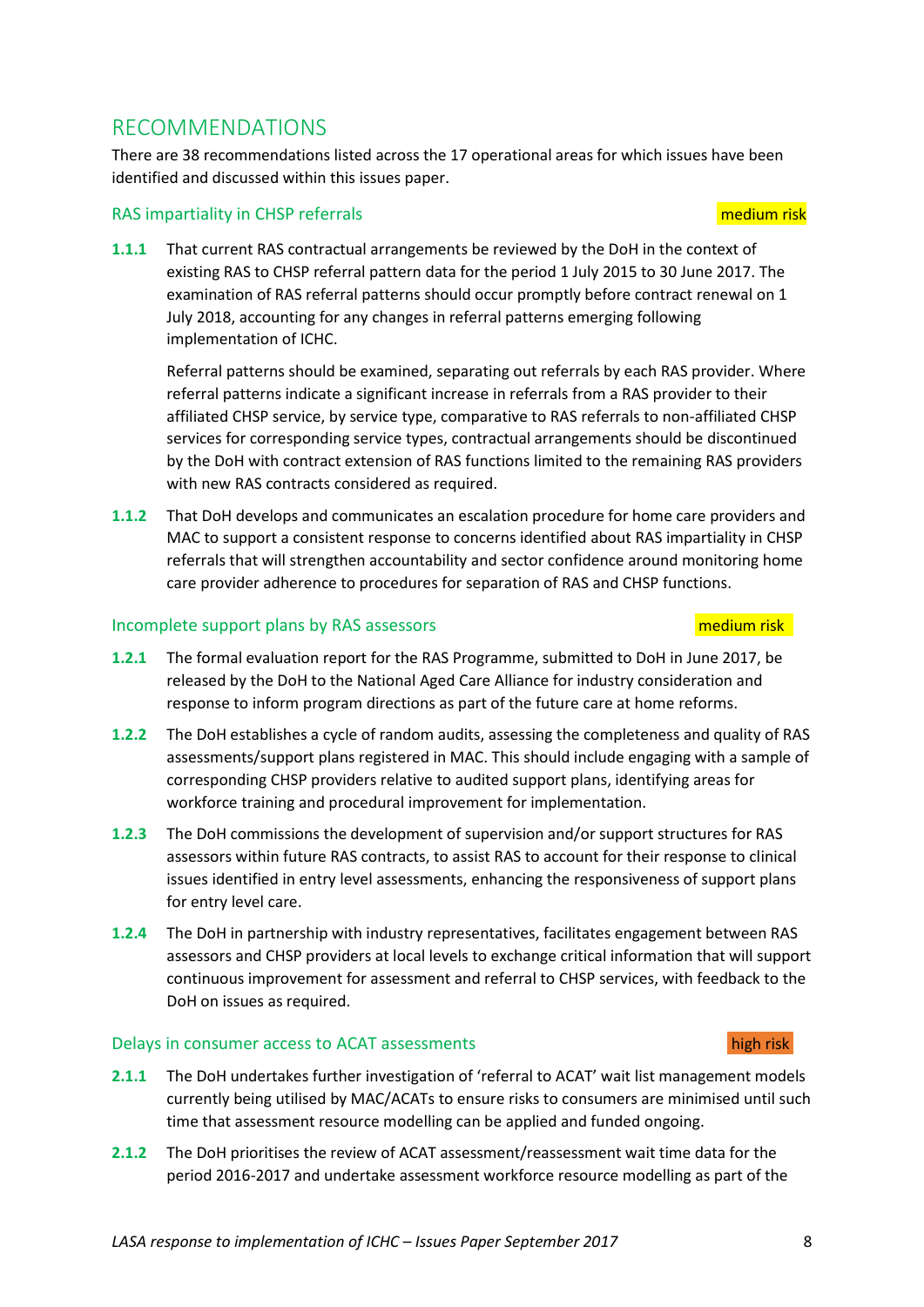future care at home reforms. Assessment workforce modelling should account for those mechanisms in the assessment process that are critical for completion of timely assessments.

**2.1.3** Where there are significant delays identified in ACAT assessment/reassessment wait time data for the period 2016-2017 relative to ACAT resourcing and performance indicators, the DoH considers tendering out assessment functions of under-performing ACATs to alternate groups, like Primary Health Networks, to increase program performance and accountability commencing 1 July 2018.

#### Lack of transparency about home care package assignment wait times

**3.1.1** The DoH promptly and regularly publish information on expected HCP wait times via MAC for access by consumers to assist them with preparation and planning as relates to researching HCP providers in the period prior to being assigned a HCP.

#### Unavailability of home care package levels relative to consumer demand high risk

- **3.2.1** The DoH commences a review of the current allocation of HCPs across all four levels, accounting for the number of interim HCPs that have been allocated and facilitating a phased approach for the redistribution and topping up of HCP funds at each level consistent with consumer demand. Re-distribution of existing aged care funding should account for funds across CHSP and HCP programs currently being utilised by consumers with a HCP approval.
- **3.2.2** The DoH explores the feasibility for establishing protocols for escalation of immediate increases in care and services for vulnerable consumers.
- **3.2.3** That DoH explore the feasibility of implementing maximum wait times on the national queue.

#### Excessive CHSP activity levels high risk high risk high risk

- **4.1.1** The DoH promptly develops a wait list interim support triage tool with support from industry representatives. The triage tool should account for consumer referrals to interim CHSP support that cannot be better accounted for by promoting consumer engagement in fee for service arrangements. The triage tool should also account for both consumers seeking a new HCP and those seeking a HCP regrade.
- **4.1.2** The DOH promptly develops a wait list interim support decision making protocol with the support of industry representatives. This protocol should provide direction for stakeholder communications, capping of interim supports relative to assessed need and processes for care plan transfer on HCP assignment.
- **4.1.3** The DoH, in partnership with CHSP providers, reviews and responds to the impacts of current interim CHSP support arrangements on overall CHSP activity and funding outputs, as well as risks to providers and consumers.

#### Perverse incentives for home care package activation high risk

**4.2.1** The DoH caps consumer access to interim CHSP support in terms of service activity levels and duration, incentivising consumer activation of their assigned HCP. This includes expiration of CHSP interim support at the HCP assignment end date or the HCP package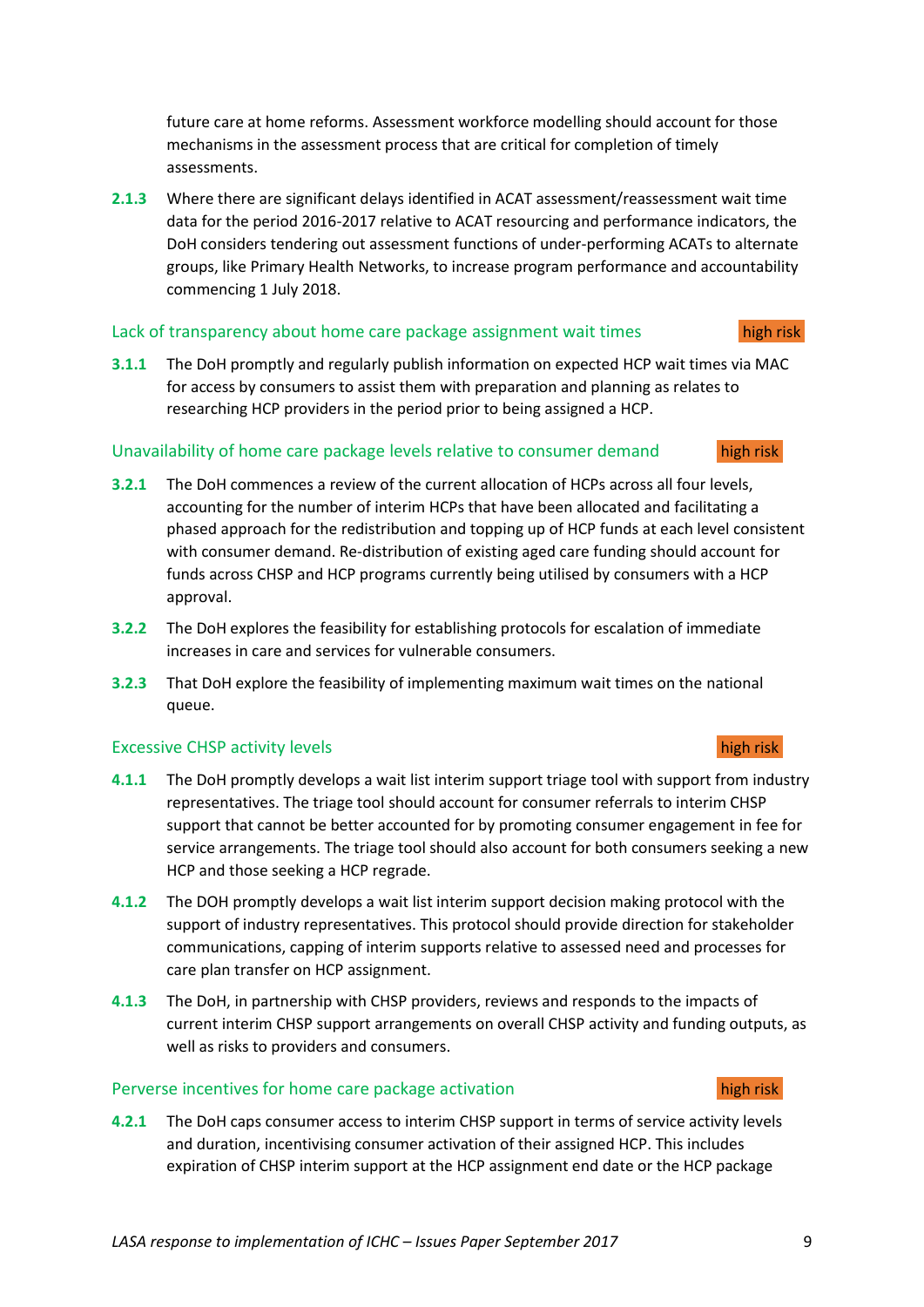activation date with account for communication and implementation of a care transfer plan to respond to identified risks for consumer transfer from CHSP to HCP.

- **4.2.2** That DoH identify "grandfathered consumers" from prior HACC programs and explore the feasibility to register these consumers in MAC with reassessment of need relative to entry level and complex care provisions through reformed ICHC program structures.
- **4.2.3** The DoH, subject to advice received through the independent Legislative Review, promptly introduces a single fee policy that will align consumer co-contribution arrangements across CHSP and HCPs into the future.

#### Insufficient infrastructure for consumer activation of assigned home care packages

#### extreme risk

- **5.1.1** The DoH promptly considers the feasibility of adding functionality to MAC that will provide consumers the opportunity to register a preferred HCP provider prior to HCP assignment, with consent for MAC to notify registered HCP providers of pending HCP assignments to improve infrastructure for supporting timely consumer HCP activations.
- **5.1.2** The DoH builds confirmation of mailing addresses into HCP assessment processes and enhances MAC configuration as required, to support timely response to auto-generated HCP letters from consumers or appointed representatives.
- **5.1.3** The DoH addresses the inequity in the MAC Service Finder, accounting for multiple repeat HCP provider listings with generic content, hindering consumer experience and usage of the MAC Service Finder.
- **5.1.4** The DoH acknowledges the varied pricing models amongst HCP providers that have emerged pre-and post-1 July 2015 that do not support consumers in their comparison of service offerings by price, engaging with the sector to address this issue prior to directing HCP providers to populate this information into the MAC Service Finder.

#### **Consumer correspondence errors** medium risk medium risk

- **5.2.1** The DoH promptly reviews and resources the rectification of system auto-letter generation errors and associated processes for HCP assignment and reminder letters that are issued to consumers, seeking ongoing sector feedback concerning the status of system and process improvements.
- **5.2.2** The DoH releases advice to the sector that supports HCP provider engagement with consumers around responding to error identification issues for auto-generated HCP letters distributed to consumers.
- **5.2.3** The DoH develops standardised practices for timely and supportive responses to rectification of HCP activation issues where errors are identified in official HCP letters. Such an approach should seek to minimise and/or alleviate adverse impacts to both consumers and HCP providers. KPIs should be introduced for MAC Contact Centre staff to enhance consumer and HCP provider experience, reducing the risk of program disengagement.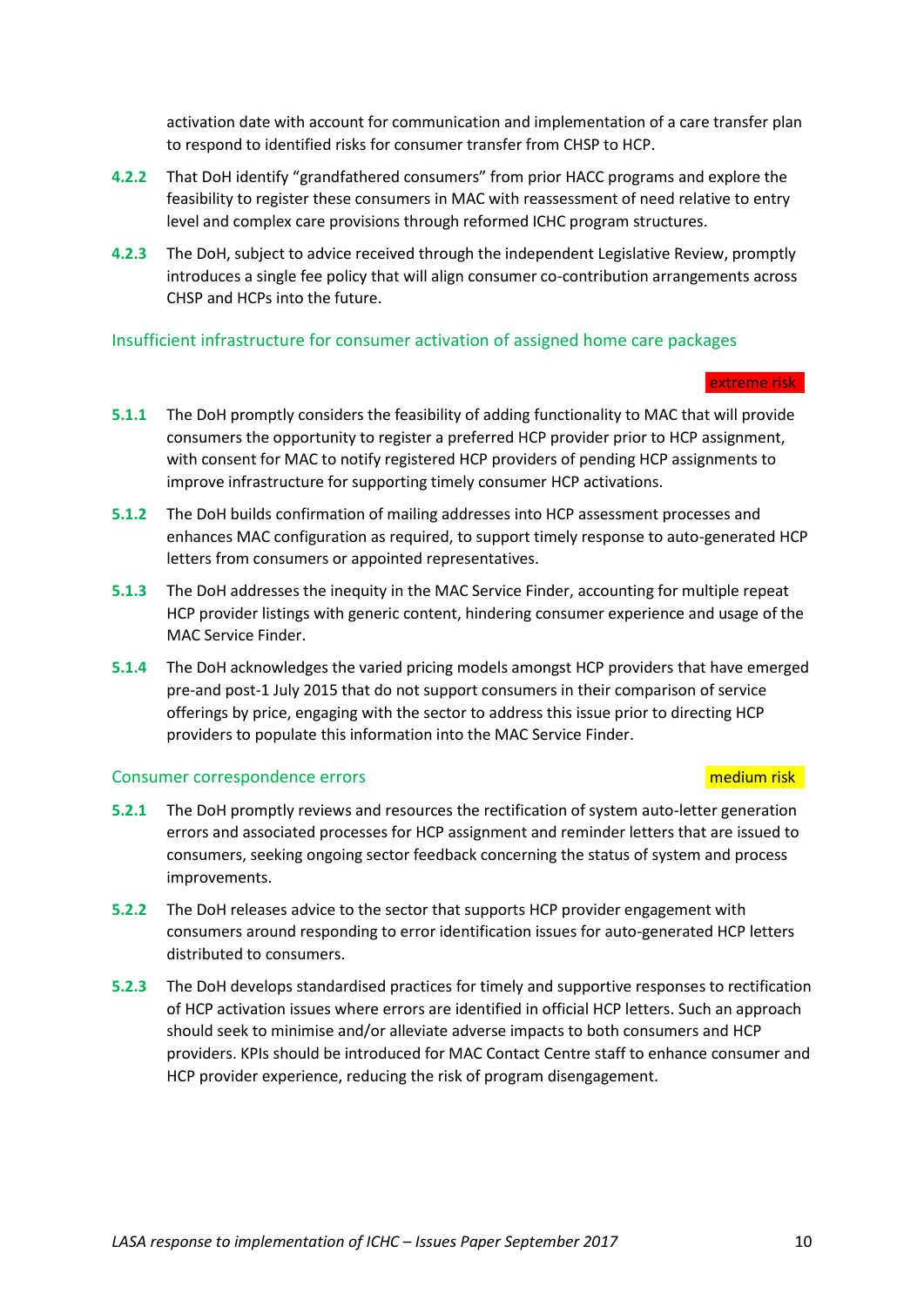#### Presumptive provider home care package activations medium risk medium risk

**5.3.1** The DoH establishes and communicates mechanisms to both consumers and providers for response to suspected presumptive provider HCP activations with severe penalties for HCP providers where such behaviours are confirmed as having occurred.

#### Low rates of home care package activations extreme risk

- **6.1.1** The DoH implements the recommendations of LASA's Home Care Provider Survey Report as a priority. This includes:
	- **6.1.1.1** Increasing the visibility of MAC performance data to better understand consumer behaviour in respect to package activations relative to package assignments;
	- **6.1.1.2** Undertaking further investigation of consumer experience of home care package approval, assignment and activation to identify requirements to support improvement of consumer engagement in this process; and
	- **6.1.1.3** Putting in place an interim strategy to facilitate active follow-up of consumers issued a package assignment.
- **6.1.2** LASA re-surveys home care package providers to provide an independent account of HCP activation changes relative to the commencement of ICHC implementation and gauge current provider experiences and challenges for thematic analysis in supporting a coordinated response to ICHC implementation.

#### Incorrect home care package withdrawals high risk high risk

- **6.2.1** The DoH promptly reviews and resources the rectification of system auto-letter generation errors and associated processes that:
	- triggers incorrect HCP withdrawal letters being issued to consumers, and
	- triggers consumer ACER registrations dropping off the Aged Care Payment (ACP) system,

seeking ongoing sector feedback concerning the status of system and process improvements.

#### Inappropriate home care package regrades medium risk medium risk

**6.3.1** The DoH promptly reviews and resources the HCP regrade system and associated processes with support from industry representatives, developing HCP regrade screening protocols for MAC staff with reassessment indicators. It should be noted that there is the need to consider requirements for additional re-assessment resourcing.

#### Incorrect home care package movements and medium risk medium risk

**6.4.1** The DoH and DHS promptly reviews and resources the rectification of key system and associated process failures for management and communication of HCP movements across MAC/ACP, seeking ongoing sector feedback concerning the status of system and process improvements.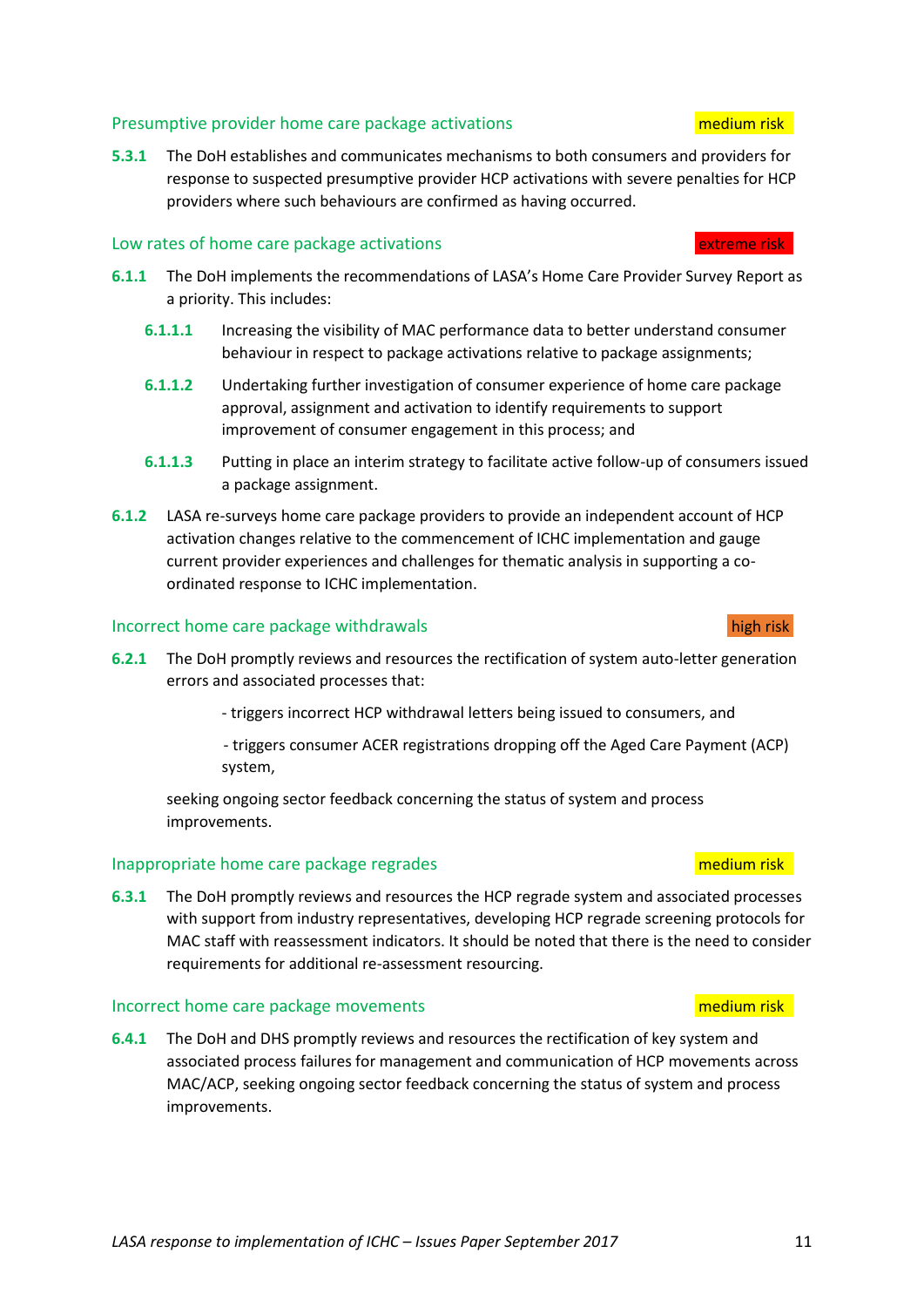#### Inadequate MAC capability to respond to provider and consumer concerns high risk

**6.5.1** The DoH addresses the inconsistency of MAC Contact Centre staff responses to both consumer and HCP provider inquiries for resolution of ICHC implementation issues, seeking ongoing sector feedback concerning the status of process and communication improvements.

#### Inconsistent subsidy payments relative to home care package activity high risk

- **6.6.1** The DoH and DHS promptly reviews and resources the rectification of key system and process failures across MAC and ACP systems for HCP consumer care subsidy claims and payments, seeking ongoing sector feedback concerning the status of system and process improvements.
- **6.6.2** The DoH and DHS promptly investigates and reinstates unpaid subsidies to HCP providers where issues are raised.
- **6.6.3** The DoH and DHS compensates HCP providers for administrative/financial loss as relates to additional reconciliation and reporting requirements in managing unpaid ACP subsidies for HCPs.

### Insufficient infrastructure to implement annual and life-time caps on consumer care fee contributions medium risk

- **7.1.1** The DoH and DHS promptly reviews and resources the rectification of key ACP system and process failures for management, monitoring and communication of accumulative consumer care fee contributions against which to track consumers having reached their annual and life time caps. Feedback should be sought from the sector ongoing concerning the status of system and process improvements.
- **7.1.2** The DoH and DHS addresses the need to track consumer care fee contributions across home and residential care settings. This is needed to track consumers having reached their annual and life time caps as a function of transferring between care settings. This should also respond to recent reports of HCP providers not charging ITFs to consumers and cover how consumer care fee contributions will be authenticated from HCP providers to DHS.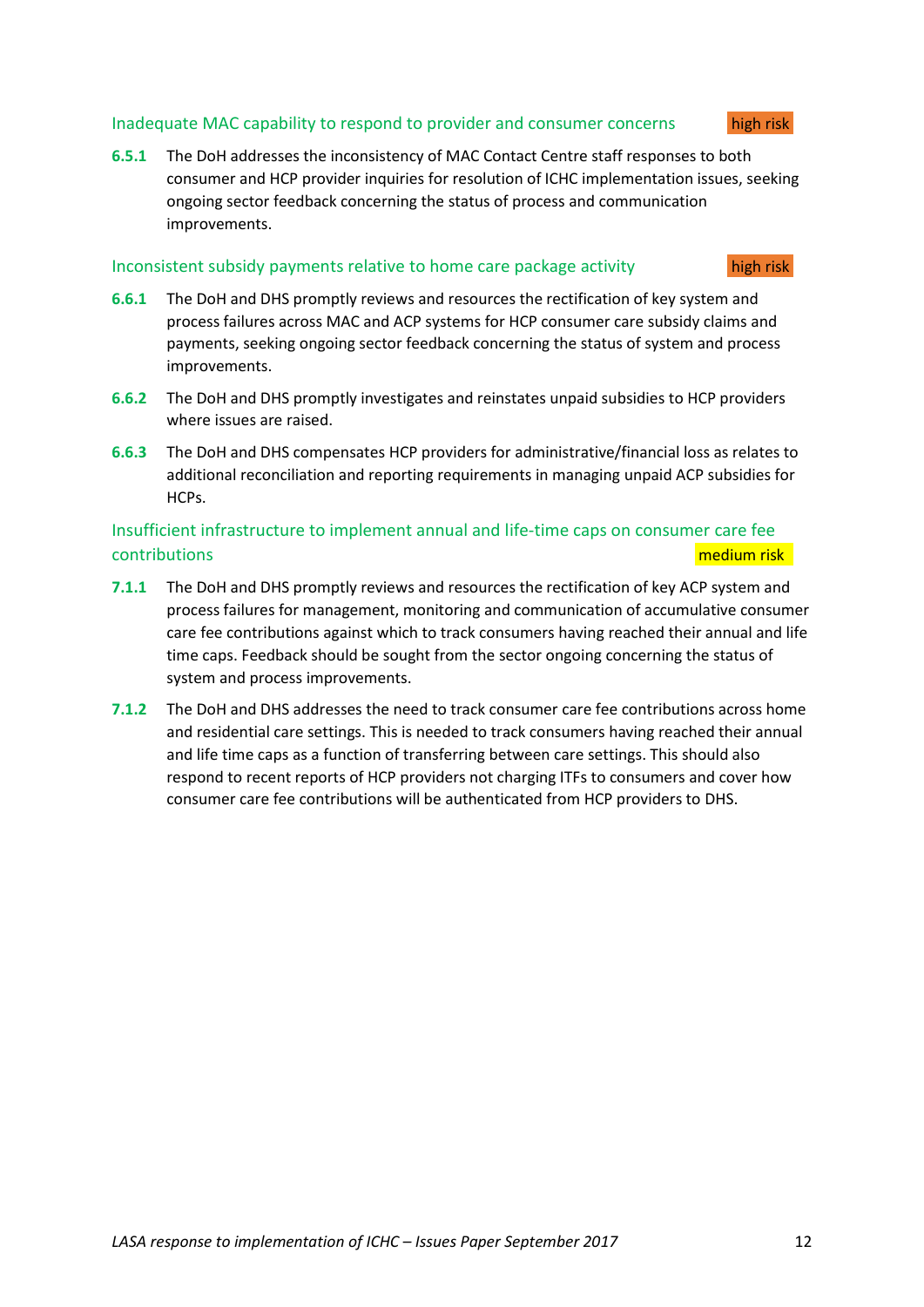# 1. Entry level in-home support assessments, approvals, development of support plans and CHSP service referrals

Consumers who have undergone screening of their circumstances with the MAC Contact Centre and require entry level in-home support will be assessed by a RAS for referral to CHSP services.

The RAS is responsible for:

- Assessment of new consumers, with a holistic, goal-orientated, wellness and reablement focus;
- Matching and referral of assessed consumers to appropriate CHSP services and other appropriate support services;
- Review or reassessment of existing consumers where there may be a significant change in the consumer's circumstances or needs;
- Linking service supports to assist vulnerable consumers with complex care needs to access a range of aged care and other services e.g. health, housing, disability, financial and aged care services; and
- The provision of information regarding consumer co-contributions for CHSP services.

Assessments are conducted using the *National Screening and Assessment Form* (NSAF). The NSAF has been designed to support the collection of information for screening and assessment procedures conducted under MAC.

The NSAF has been designed to ensure RAS in-home support assessment questions are appropriate, minimise the need for consumers to retell their stories; and facilitate the completion of support plans to inform service referrals. The NSAF also includes a set of decision support rules that can assist RAS assessors to make recommendations for the type of support consumers require.

Importantly, the NSAF is not a decision-making tool nor is it designed to recommend service types that consumers should access. This is the role of the RAS assessor who, when developing support plans with consumers, should consider their needs holistically and recommend appropriate supports.

#### 1.1 RAS impartiality in CHSP referrals

From 1 July 2015, thirteen organisations were selected to deliver RAS nationally. Ten of the thirteen organisations (77 per cent) are current providers of CHSP services or HACC in Western Australia.

Industry peaks have provided advice to the DoH about provider concerns over the conflict of interest that exists for RAS who also provide CHSP services. This advice was submitted for inclusion in the formal evaluation of the RAS programme undertaken by the DoH and was completed in June 2017.

Providers across multiple states have reported incidents in which RAS assessors have exclusively promoted their own CHSP services to consumers. This has included a RAS in Western Australia, alleged as doing product introductions during RAS assessments and a RAS in Queensland, alleged as referring consumers to receive services from an affiliated CHSP provider. Whether these allegations are substantiated remains to be seen and requires the DoH analyse RAS referral patterns.

It is noted that the DoH has advised industry peaks that RAS contractors are required to have strict procedures, protocols and other mechanisms in place to assure the separation of assessment from service delivery. There is, however, no mechanism to monitor the adherence of RAS to these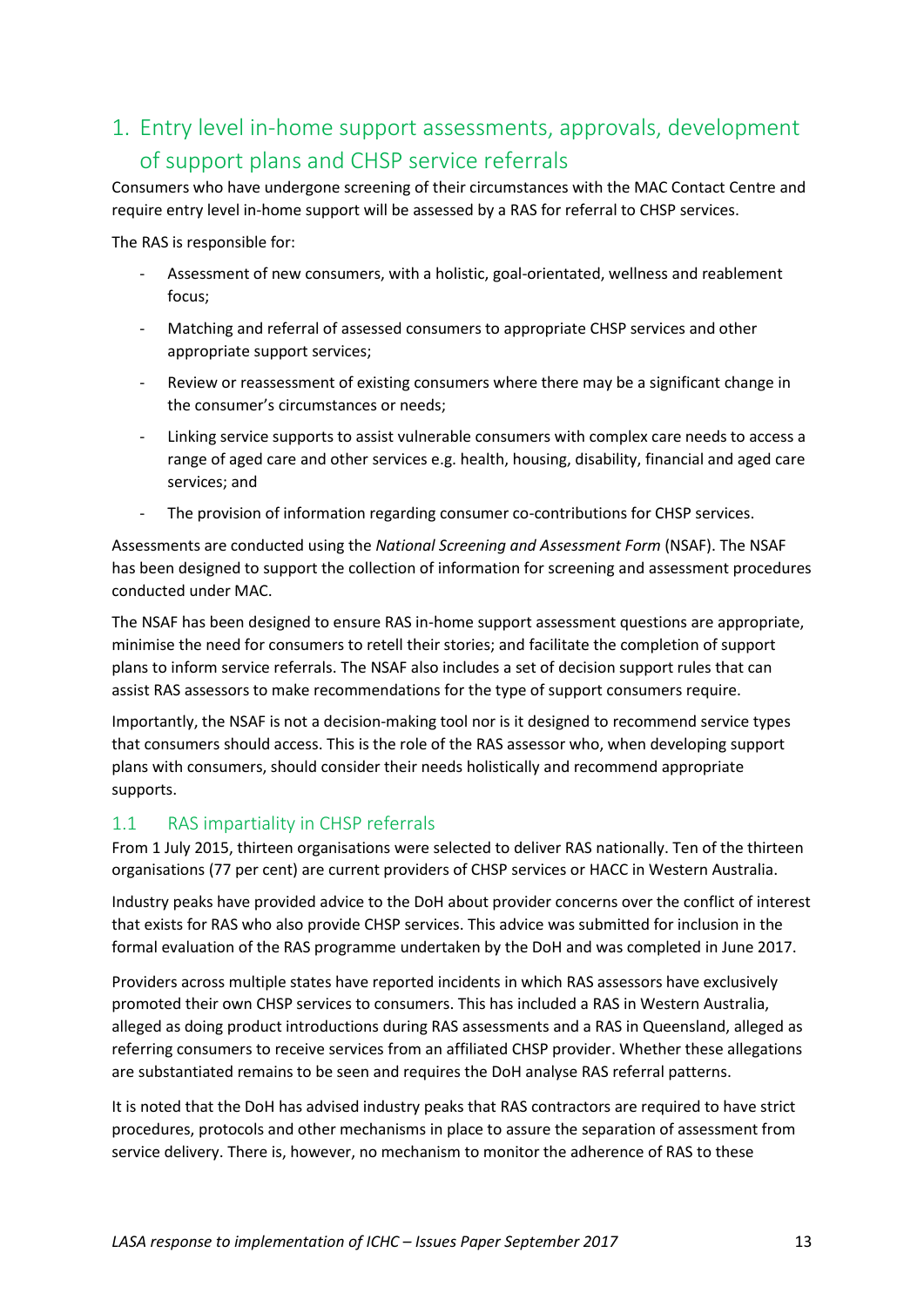procedures within an emerging open market where financial pressures have become more apparent for home care providers.

Industry peaks have been advised by the DoH to report instances where they believe a breach of procedure has occurred, setting a tone for promoting provider informants to make allegations against their rivals for investigation.

The industry peaks suggest that data on RAS referral patterns to CHSP would provide an appropriate avenue through which the DoH could follow-up and respond to provider concerns.

#### Recommendations

1.1.1 That current RAS contractual arrangements be reviewed by the DoH in the context of existing RAS to CHSP referral pattern data for the period 1 July 2015 to 30 June 2017. The examination of RAS referral patterns should occur promptly before contract renewal on 1 July 2018, accounting for any changes in referral patterns emerging following implementation of ICHC.

Referral patterns should be examined, separating out referrals by each RAS provider. Where referral patterns indicate a significant increase in referrals from a RAS provider to their affiliated CHSP service, by service type, comparative to RAS referrals to non-affiliated CHSP services for corresponding service types, contractual arrangements should be discontinued by the DoH with contract extension of RAS functions limited to the remaining RAS providers with new RAS contracts considered as required.

1.1.2 That DoH develops and communicates an escalation procedure for home care providers and MAC to support a consistent response to concerns identified about RAS impartiality in CHSP referrals that will strengthen accountability and sector confidence around monitoring home care provider adherence to procedures for separation of RAS and CHSP functions.

### 1.2 Incomplete support plans by RAS assessors

There is considerable concern among home care providers regarding RAS assessors not being clinically trained. The RAS assessment workforce, having certificate-level competency, is suggested as lacking the sophisticated inquiry and decision-making skills required to pick up clinical issues in a time-pressured, single assessment contact with a consumer. It is further suggested that these types of assessment processes are often best completed by a tertiary level trained workforce.

The NSAF User Guide suggests that the NSAF provides sufficient structure to support RAS assessors to identify and action referrals in response to assessed clinical need, however this assertion is inconsistent with provider feedback.

Providers report that they cannot trust the accuracy of information provided by RAS assessors. They report considerable variability in the quality and completeness of in-home support assessments and support plans. They report that clinical issues are often not picked up or sufficiently detailed by RAS assessors.

One provider reported on a recent support plan completed by a RAS assessor that the consumer and her husband both had significant debilitating conditions requiring more support and case management than could be adequately accommodated through referral to CHSP services. The only contact listed on the consumer support plan sent to the provider was found to not be a contact at all. The provider could not make any phone contact with the consumer and no advice was provided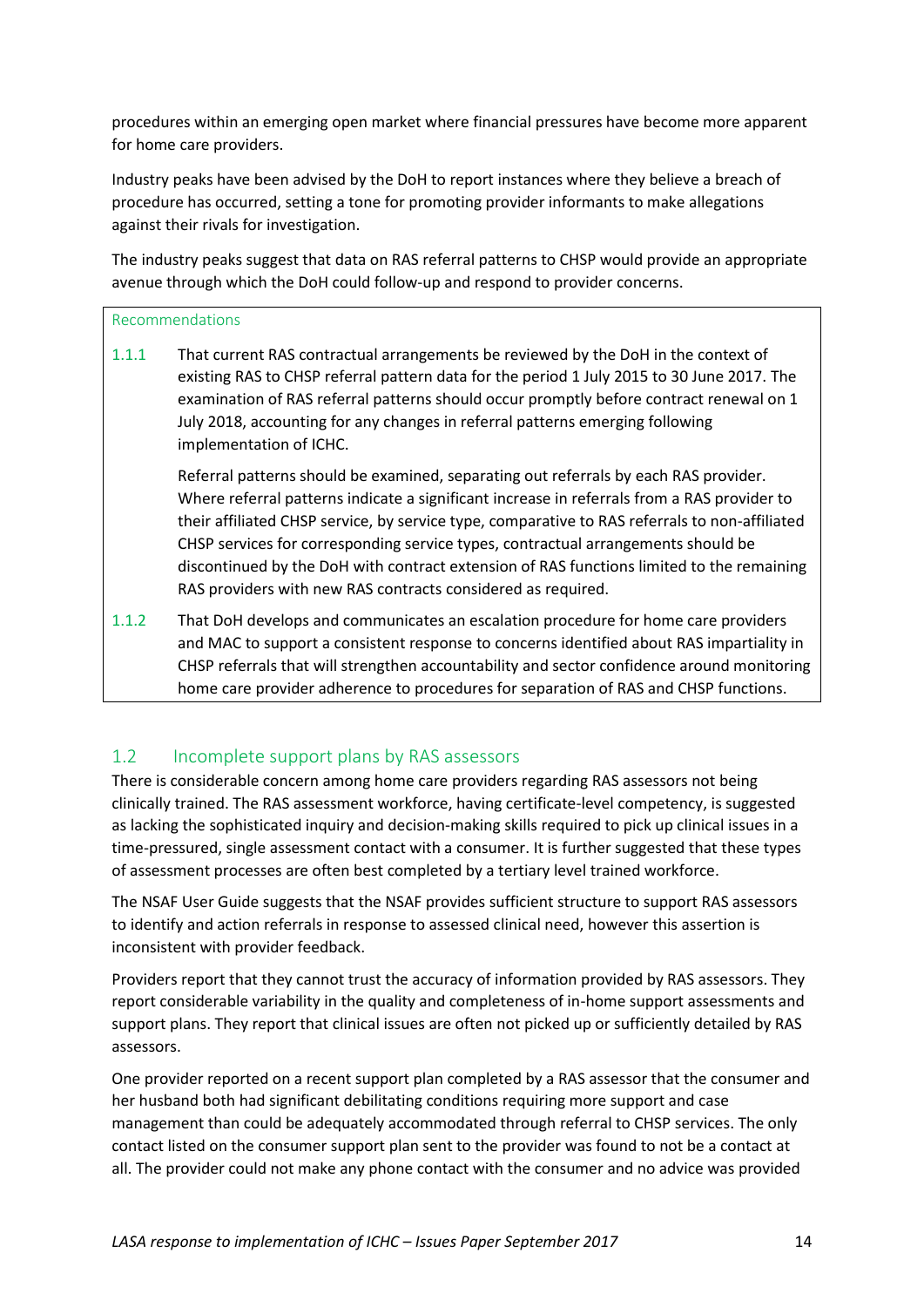regarding an alternate method by which to contact the consumer. The provider queried why the consumer was not prioritised for an urgent ACAT assessment in which the assessor would have had sufficient experience to account for the importance of contact information with an assessed need for coordination of services and case management. Importantly, the incompleteness of the RAS support plan has had adverse impacts for the consumer seeking care. Many CHSP providers have reported similar experiences.

Incomplete and poor-quality support plans create additional work for CHSP providers who need to complete their own assessment after a CHSP service referral is made, with the aim of verifying the accuracy of the RAS assessment and updating support plans before commencement of service.

Where gaps are identified by CHSP providers in support plans, they will ring MAC who will ask why additional services are required and why the RAS assessment/support plan is missing clinical information. CHSP providers will then need to substantiate their claim for additional service requirements for inclusion in a consumer's support plan.

The impact for CHSP providers and the consumers they service equates to unfunded CHSP time, with the consumer retelling their story and duplicating assessment processes in set up for receipt of appropriately targeted entry level care.

Importantly, poor quality RAS assessments also translate to misrepresentation of consumer demand for entry level services in MAC and poor data quality for future care at home resource modelling.

#### Recommendations

- 1.2.1 The formal evaluation report for the RAS Programme, submitted to DoH in June 2017, be released by the DoH to the National Aged Care Alliance for industry consideration and response to inform program directions as part of the future care at home reforms.
- 1.2.2 The DoH establishes a cycle of random audits, assessing the completeness and quality of RAS assessments/support plans registered in MAC. This should include engaging with a sample of corresponding CHSP providers relative to audited support plans, identifying areas for workforce training and procedural improvement for implementation.
- 1.2.3 The DoH commissions the development of supervision and/or support structures for RAS assessors within future RAS contracts, to assist RAS to account for their response to clinical issues identified in entry level assessments, enhancing the responsiveness of support plans for entry level care.
- 1.2.4 The DoH in partnership with industry representatives, facilitates engagement between RAS assessors and CHSP providers at local levels to exchange critical information that will support continuous improvement for assessment and referral to CHSP services, with feedback to the DoH on issues as required.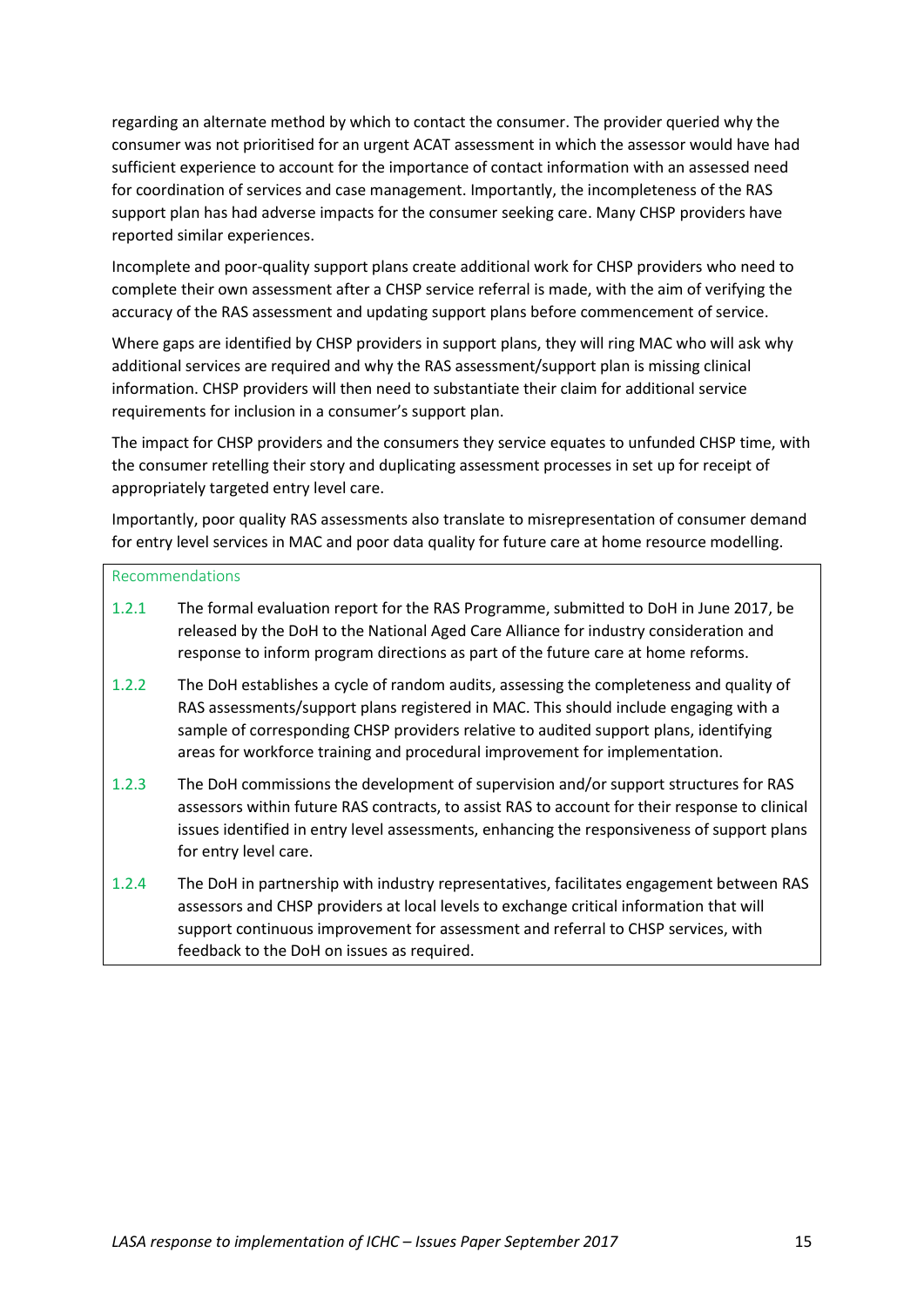# 2. Home care package assessments and approvals and development of support plans to receive packages at levels 1 through to 4

Nationally, there are over 80 ACATs, also termed Aged Care Assessment Services in Victoria, who deliver assessment services across all regions in each state or territory within Australia. ACATs are teams of medical and allied health professionals who assess the physical, psychological, medical, restorative, cultural and social needs of consumers, with intent to make a needs-based care approval decision for consumer access to in-home support.

Consumers will receive an ACAT assessment when seeking subsidised in-home support and will be considered for a HCP approval if they have complex care needs. ACAT assessors will consider the immediate needs of consumers, and will not recommend services that aren't supported by an assessment. ACAT approvals for in-home support will generally be for a HCP, level one through to four, although other types of support may be considered including residential care and flexible care.

After the assessment, consumers will receive an official approval letter from MAC with information about the outcome of the assessment. The letter will specify the HCP level that has been approved.

#### 2.1 Delays in consumer access to ACAT assessments

Providers have advised that, generally, ACAT assessments for HCPs are of more substantive quality and credibility when compared to RAS in-home support assessments.

Unfortunately, they have also advised that there are considerable delays for consumers to gain access to an ACAT assessment after preliminary screening by the MAC Contact Centre.

It is noted that the DoH reported for the period 1 July 2016 to 31 December 2016 that 80 per cent of comprehensive assessments were completed by ACATs within 34 calendar days of referral from MAC. This occurs on the background of the overall number of ACAT assessments, including reassessments, for all care types decreasing by 13 per cent from 219,955 in 2011-12 to 192,087 in 2015-2016.

During this period RAS was introduced as of 1 July 2015, acknowledging there has been a small redistribution of assessment referrals away from ACATs to RAS in 2015-16.

At the end of 2016, the DoH reported that ACATs in most states were meeting their target for timely assessment of low and medium priority referrals but only two states, Western Australia and the ACT, were meeting their target for high priority referrals. Such data highlights the current concerns about delays in consumer access to timely assessments for HCP approval.

Recent anecdotal reports by HCP providers in Victoria suggest that wait times for an ACAT assessment can range between 12-16 weeks while in QLD wait times for ACAT assessments are suggested in some regions as ranging between 6-8 weeks and in other regions 24 weeks. Such variations have significant implications for equitable access for placement in the national queue to access a HCP. It also raises concerns about the ability of ACATs to provide an urgent response to vulnerable consumers.

Providers report that ACATs have developed their own assessment wait list management models in response to the demand for new assessments and reassessments with questions as to whether, in the context of extensive ACAT assessment delays, some consumers are being redirected for RAS assessments. A provider recently reported that a RAS assessor attended a consumer in hospital who had been referred by MAC for a priority assessment with care needs equivalent to what might be appropriate for approval of a high-level HCP. The RAS assessor offered the consumer multiple CHSP service referrals.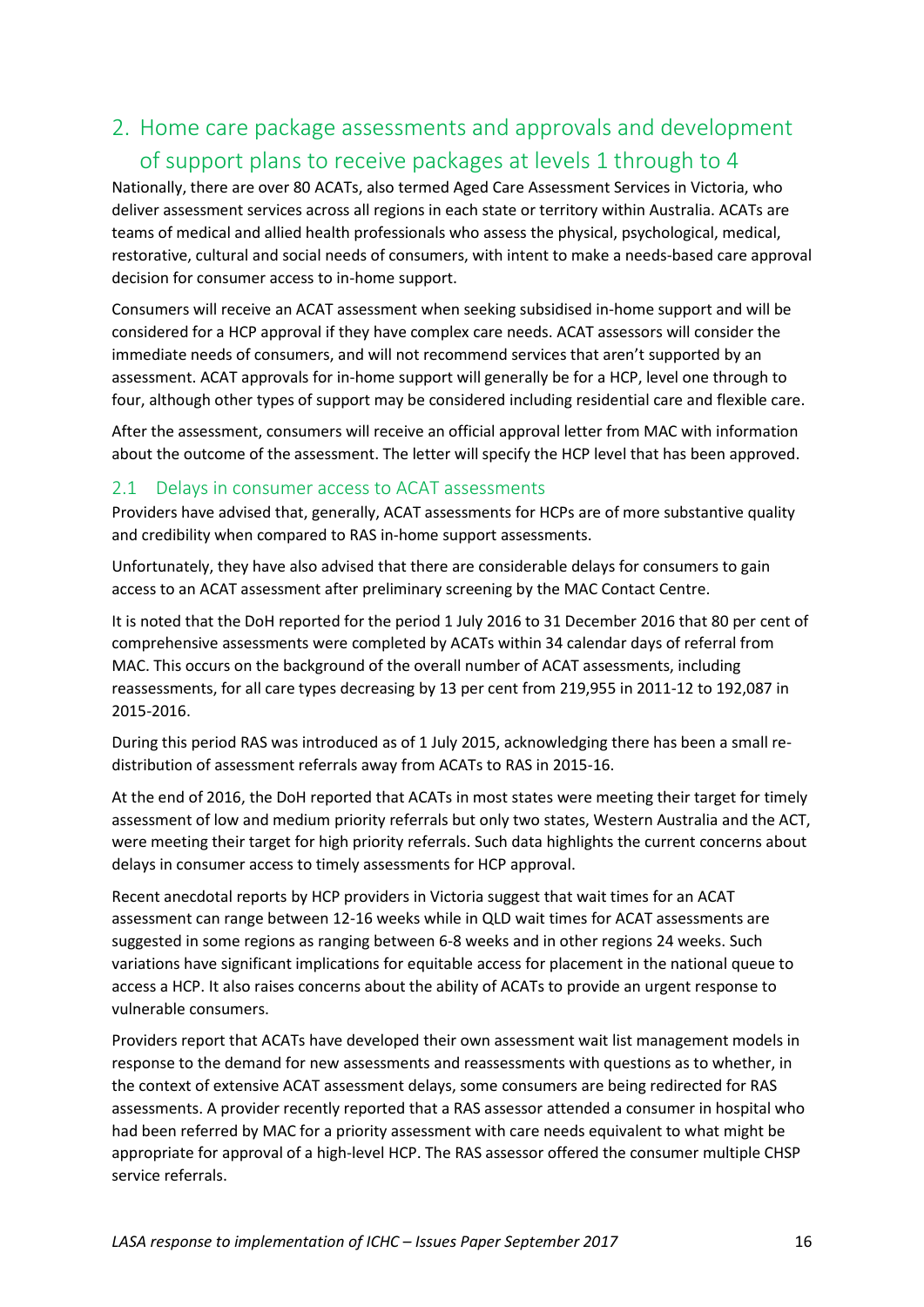In considering the above anecdotal provider reports, concerns exist surrounding consumers having timely access to HCP assessments by ACATs with account needing to be given to wait list management strategies being implemented by MAC/ACATs, some that may include considerable risk to consumers and providers taking on the care of these consumers.

#### Recommendations

- 2.1.1 The DoH undertakes further investigation of 'referral to ACAT' wait list management models currently being utilised by MAC/ACATs to ensure risks to consumers are minimised until such time that assessment resource modelling can be applied and funded ongoing.
- 2.1.2 The DoH prioritises the review of ACAT assessment/reassessment wait time data for the period 2016-2017 and undertake assessment workforce resource modelling as part of the future care at home reforms. Assessment workforce modelling should account for those mechanisms in the assessment process that are critical for completion of timely assessments.
- 2.1.3 Where there are significant delays identified in ACAT assessment/reassessment wait time data for the period 2016-2017 relative to ACAT resourcing and performance indicators, the DoH considers tendering out assessment functions of under-performing ACATs to alternate groups, like Primary Health Networks, to increase program performance and accountability commencing 1 July 2018.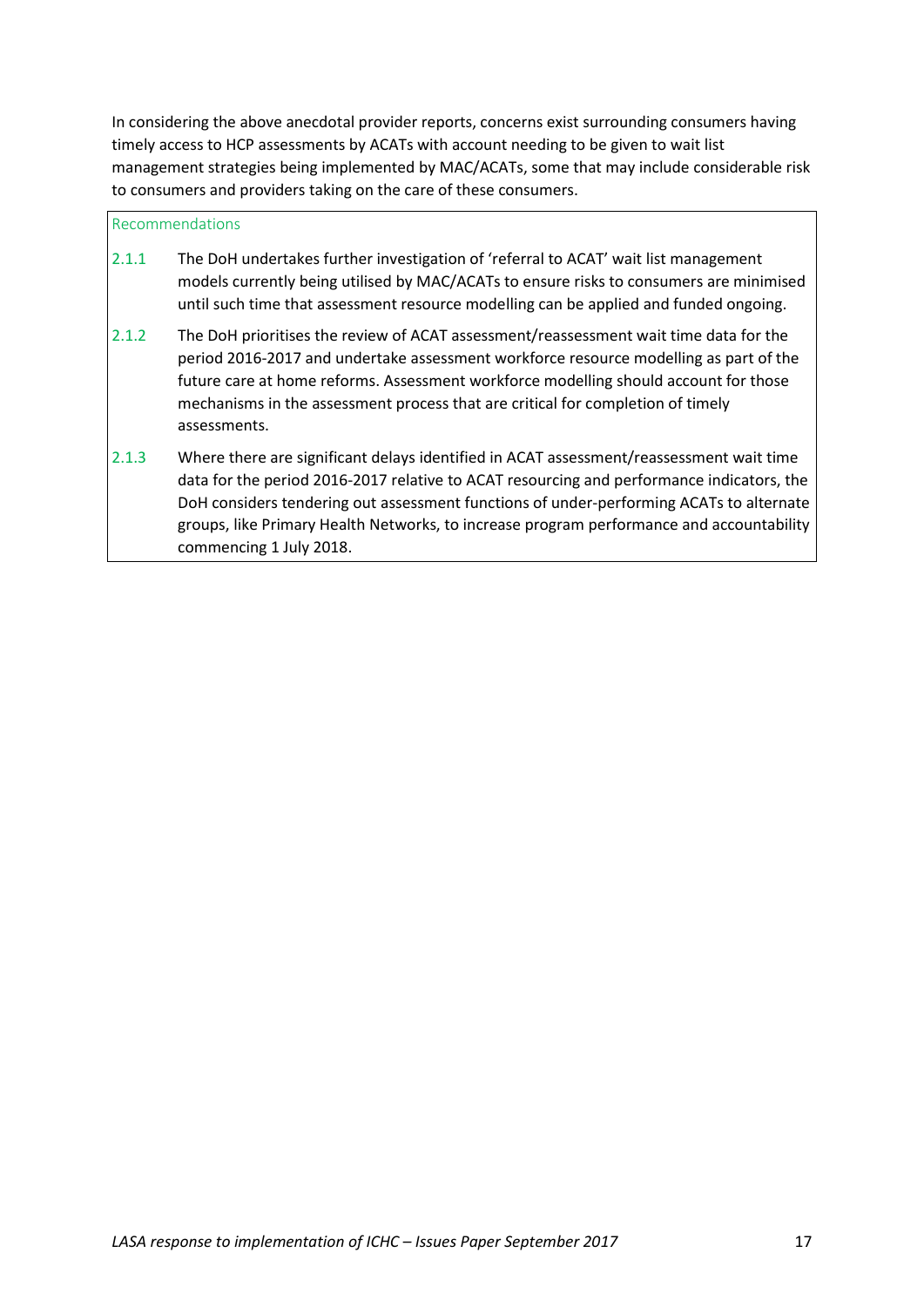# 3. Home care package national queue

Once consumers receive a HCP approval, they will be placed in a national queue of HCP approvals managed by MAC. A consumer's position in this queue will be prioritised based on the date of the approval and information gathered from the assessment concerning the urgency with which a HCP needs to be assigned.

There will be a waiting period between the time consumers are approved for care and the time they are assigned a HCP once reaching the top of the national queue.

If a consumer has been assessed as eligible for a particular HCP level, but there are none available, the consumer may be offered a lower level HCP as an interim measure when this becomes available and until the approved HCP level is available.

### 3.1 Lack of transparency about home care package assignment wait times

Consumers placed on the national queue after receipt of a HCP approval are provided a booklet*: Your guide to home care packages*. Within this booklet, consumers are encouraged to start making enquiries about who they would like to provide their services and the cost of these services.

The intention of encouraging consumers to research HCP providers is to ensure they are well informed in choosing a HCP provider that will best meet their needs and preferences once a HCP is assigned to them from the national queue.

It is important to recognise, however, that the benefit of consumer research about HCP providers, their services and associated costs, is relative to the wait times they experience before being assigned a HCP. This is an important consideration in accounting for the advice issued to consumers, encouraging them to research HCP providers.

HCP providers report that when visiting consumers, the consumer will often report themselves as having to spend considerable time meeting with multiple HCP providers and that they find the process both tiring and exhaustive.

A consumer's understanding of their position in the national queue relative to other consumers will help them better manage their responsibilities for researching HCP providers and their preparation process relative to the anticipated assignment of a HCP, increasing consumer satisfaction and influencing purchase decisions<sup>2</sup>.

At the moment, there is no published data indicating the length of time consumers need to wait on the national queue from HCP approval to HCP assignment. Such information should be made available to both HCP providers and consumers, increasing transparency of wait times to inform consumer decision and influence purchase decisions.

#### Recommendation

**.** 

3.1.1 The DoH promptly and regularly publishes information on expected HCP wait times via MAC for access by consumers to assist them with preparation and planning as relates to researching HCP providers in the period prior to being assigned a HCP.

<sup>&</sup>lt;sup>2</sup> Ulku, S., Hydock, C. & Cui, S. 2017. Making the wait worthwhile: Experiments on the effect of queueing on consumption. https://ssrn.com/abstract=3007786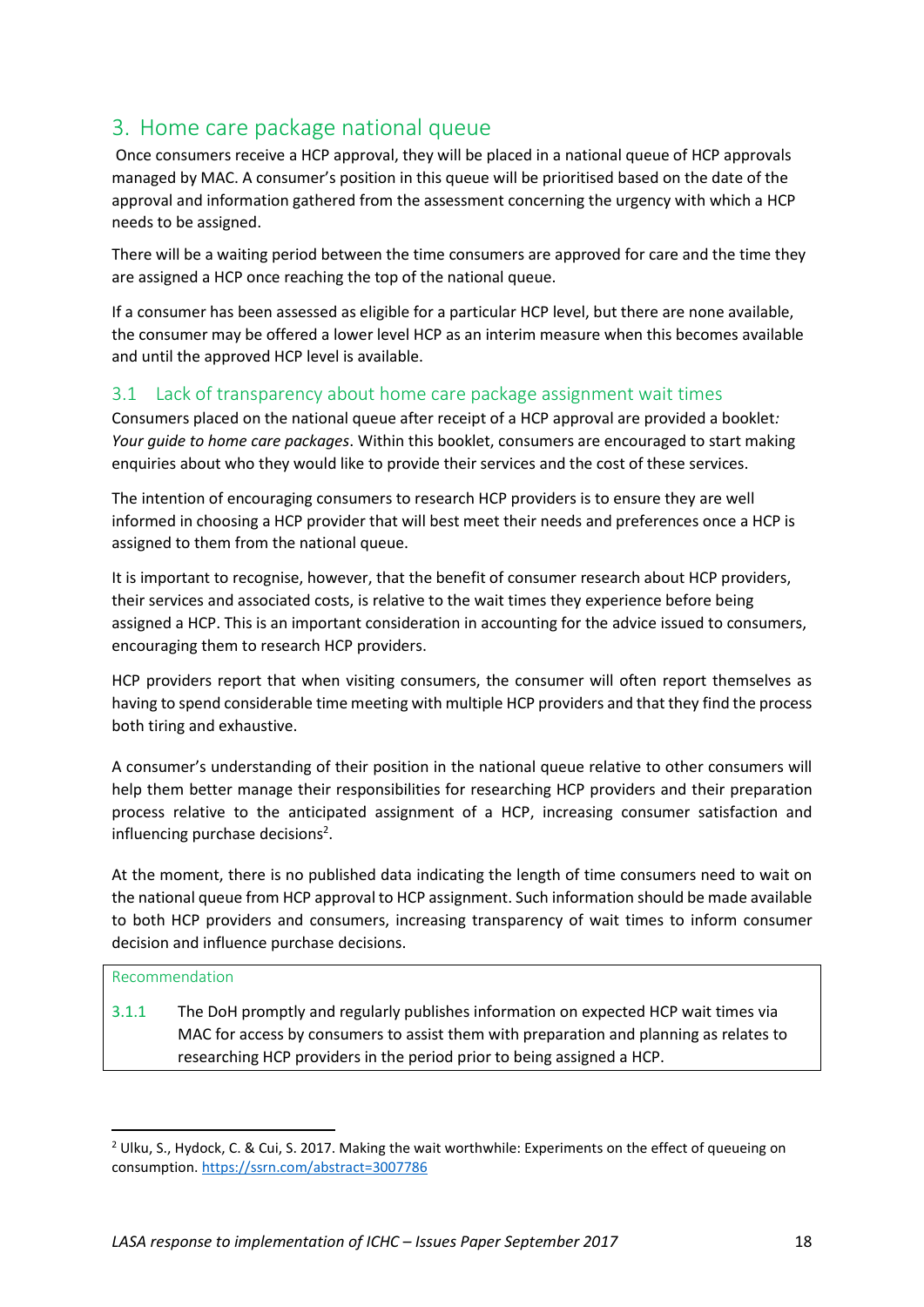### 3.2 Unavailability of home care package levels relative to consumer demand

The consumer demand for HCPs based on assessed need appears to be incongruent with the distribution of current HCP availability to consumers on the national queue, noting that in 2015-16 over 60 per cent of HCPs were funded as level two HCPs and only 21 per cent of HCPs were funded as level four HCPs.

The Aged Care Financing Authority, in their recently released Fifth Report, have reported that HCP occupancy levels can provide some indication of consumer access to home care and whether the supply of services is meeting demand. It is noted that from the period 2014-15 to 2015-16 that HCP occupancy increased for levels 1, 3 and 4 but decreased for level 2. This outcome raises the question about the appropriateness of the current allocation of packages across the four levels.

HCP providers have also reported their perception that the existing package prioritisation system is counterproductive in promoting wellness, independence and reablement. As part of the system, consumers are assigned a HCP level from the national queue based on the availability of a HCP level irrespective of the consumers actual inherent care needs. The allocation of interim HCPs is indicative of this system dynamic and a measure of the number of interim HCPs allocated would confirm this.

Individuals may therefore be provided with services below what they require. Failing to operate a system that can fundamentally deliver care based on individual need can lead to speedier decline in condition, reduced client wellness and independence and ultimately may bring forward potential admission to residential care.

#### Recommendations

- 3.2.1 The DoH commences a review of the current allocation of HCPs across all four levels, accounting for the number of interim HCPs that have been allocated and facilitating a phased approach for the redistribution and topping up of HCP funds consistent with consumer demand for HCPs. Re-distribution of existing aged care funding should account for funds across CHSP and HCP programs currently being utilised by consumers with a HCP approval.
- 3.2.2 The DoH explores the feasibility for establishing protocols for escalation of immediate increases in care and services for vulnerable consumers.
- 3.2.3 That DoH explore the feasibility of implementing maximum wait times on the national queue.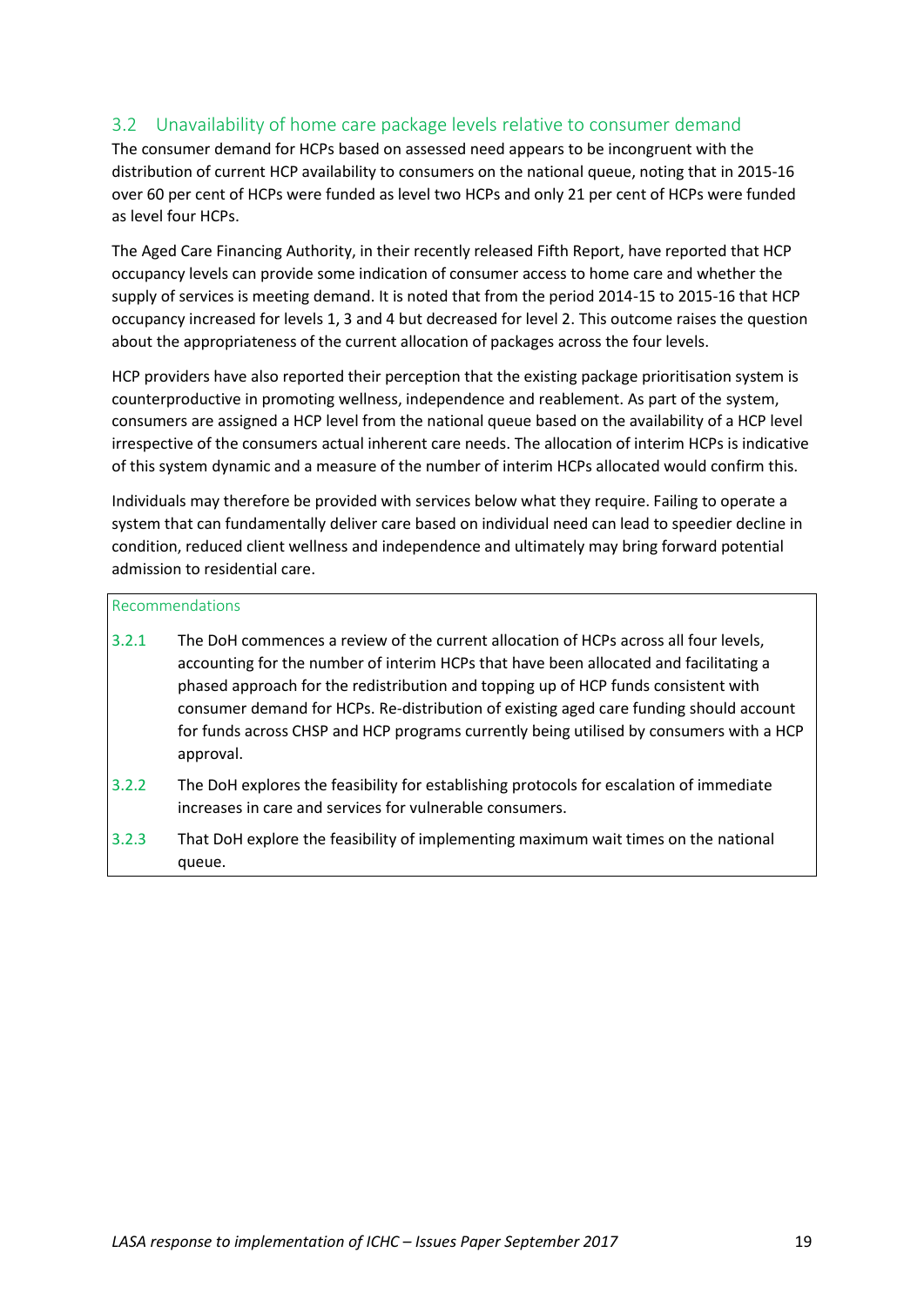# 4. Interim CHSP Support

CHSP was implemented on 1 July 2015. At the time there were over 1,160 CHSP providers and 526 Victorian and Western Australian HACC providers who delivered basic support services to help older Australians to remain living independently in their own homes.

In 2015-16, CHSP services were allocated 61.5 per cent of all government funded spending for in-home support compared with HCPs, allocated 38.5 per cent.

With consumer demand for HCPs exceeding the current availability of HCPs, the aim of interim CHSP support is to reduce consumer wait times between receiving a HCP approval from an ACAT assessor and being assigned a HCP from the national queue. Leveraging off interim CHSP support has sought to provide a wait list management strategy for the national queue until such time that funds redistribution occurs.

Anecdotal CHSP provider reports have indicated that HCP approved consumers that are redirected to receive interim CHSP support will typically be referred to CHSP providers with between three to five referral codes, indicating a complexity of need that is above what is intended to be serviced through CHSP.

CHSP providers have reported that interim CHSP support offers a level of service to consumers consistent with the support plan developed by ACATs. This could be as high as what is provided through a level four HCP.

#### 4.1 Excessive CHSP activity levels

Some CHSP providers have reported that they have experienced a sharp increase in consumers who have multiple referral codes for CHSP services.

They report that CHSP service provision has been at capacity for a few months with the increase in interim CHSP support referrals occurring during the last few weeks.

Two such consumer referrals forwarded to a CHSP provider in early August have included:

Consumer A (referral for 6 CHSP service types)

- Transport (Direct (Driver is volunteer or worker))
- Allied Health and Therapy Services (Social Work)
- Allied Health and Therapy Services (Occupational Therapy)
- Domestic Assistance (General House Cleaning, Linen Services)
- Home modifications
- Social Support Individual (Visiting, Accompanied Activities e.g. Shopping)
- Refer the consumer to a GP for a mental health assessment (K10 Outcome)
- Consumer under a mental health plan and has a psychologist visit her at home

Consumer B (referral for 7 CHSP service types)

- Home modifications

- Allied Health and Therapy Services (Occupational Therapy)
- Social Support (Accompanied Activities e.g. Shopping)
- Home Maintenance (Minor Home Maintenance and Repairs, Major Home Maintenance and Repairs)
- Other Food Services (Food Preparation at Home)
- Transport (Direct (Driver is volunteer or worker))
- Domestic Assistance (Unaccompanied Shopping (delivered to home), General House Cleaning, Linen Services)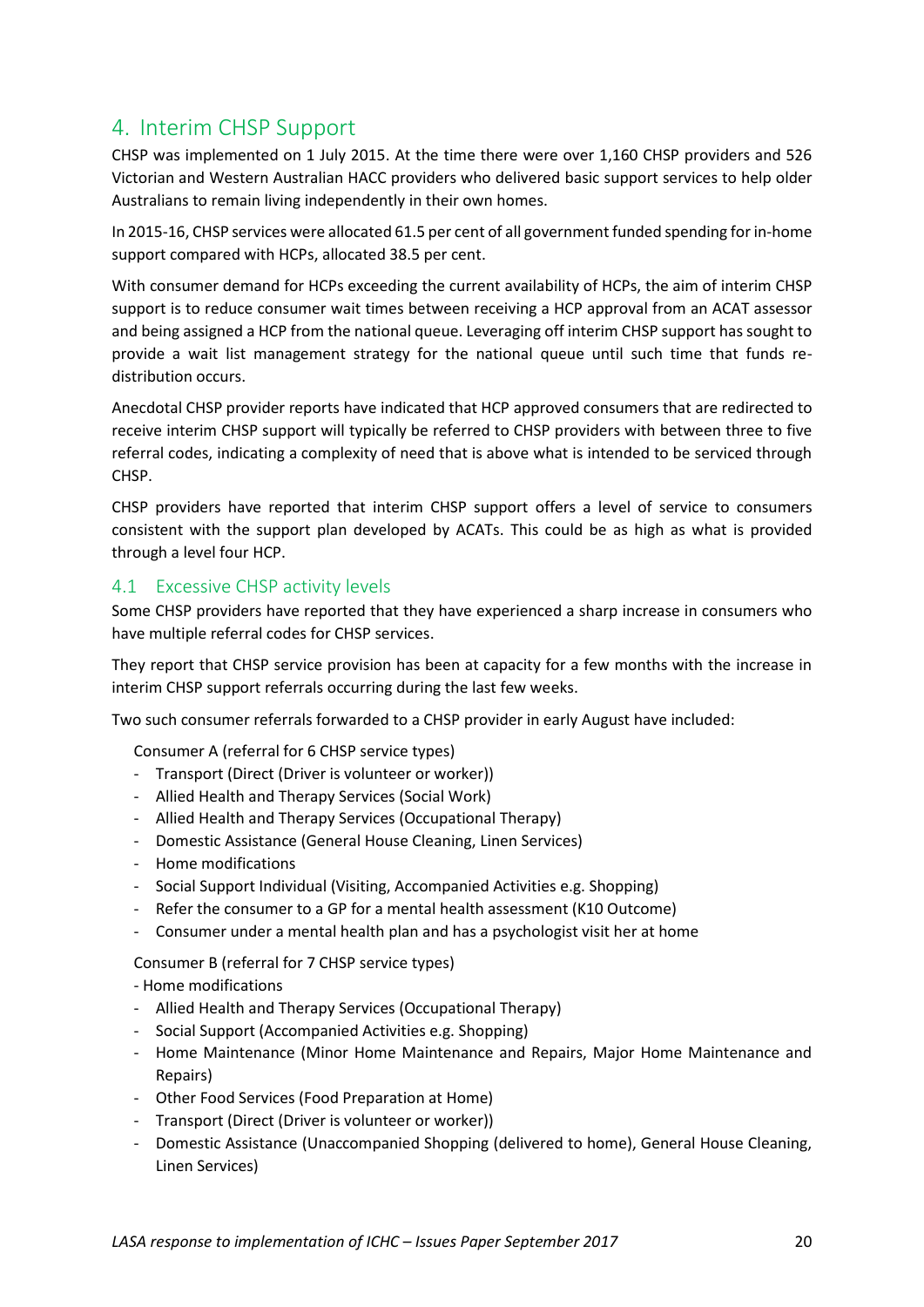CHSP providers report that while they see the provision of interim CHSP support as an opportunity to take on extra service activity, this approach to managing consumer demand for HCPs and leveraging off CHSP is not sustainable.

Activity levels in CHSP are now exceeding grant agreements and what is intended in respect to staffing and program outputs. Consequently, CHSP providers will not have sufficient funds to respond to CHSP service demand in the second half of the financial year. This will create additional risks for the implementation of the CHSP for which the impacts are yet to be realised.

Additionally, HCP providers have reported that they have received advice through regional ACAT meetings that new consumers being ACAT assessed are no longer being approved for HCPs as there are not enough HCPs available to meet current demand. As such, CHSP providers are expected to absorb the demand for servicing consumers with high level care needs. CHSP providers have indicated that the demands being placed on them are outside the terms of their grant agreements.

In conjunction with this, it has been suggested that the current interim CHSP support arrangements favour providers of large scaled CHSP operations who are often accepting all consumer referrals, selecting those consumer referrals most suitable for service provision, and then pushing back other consumers to MAC if they are unable to supply the service.

Such an approach to referral management is clearly not in the interest of consumers but rather responsive to the financial and workforce rostering pressures these home care providers are experiencing, now perpetuated by low HCP activation rates relative to HCP assignment rates (see 6.1 Low rates of home care package activations).

#### Recommendations

- 4.1.1 The DoH promptly develops a wait list interim support triage tool with support from industry representatives. The triage tool should account for consumer referrals to interim CHSP support that cannot be better accounted for by promoting consumer engagement in fee for service arrangements. The triage tool should also account for triage of both consumers seeking a new HCP and those seeking a HCP regrade.
- 4.1.2 The DOH promptly develops a wait list interim support decision making protocol with the support of industry representatives. This protocol should provide direction for stakeholder communications, capping of interim supports relative to assessed need and processes for care plan transfer on HCP assignment.
- 4.1.3 The DoH, in partnership with CHSP providers, reviews and responds to the impacts of current interim CHSP support arrangements on overall CHSP activity and funding outputs, as well as risks to providers and consumers.

#### 4.2 Perverse incentives for home care package activation

There is no mandated fee for consumers receiving interim CHSP support, making these arrangements very 'comfortable' for consumers and CHSP providers when compared to consumers receiving a HCP in a competitive open market environment where fees apply.

When consumers receiving interim CHSP support are assigned a HCP there is no incentive for the consumer to activate their HCP. The consumer is already receiving CHSP services at a level equivalent to what is accessible through the assigned HCP, having an established care routine in place with no mandated consumer fee.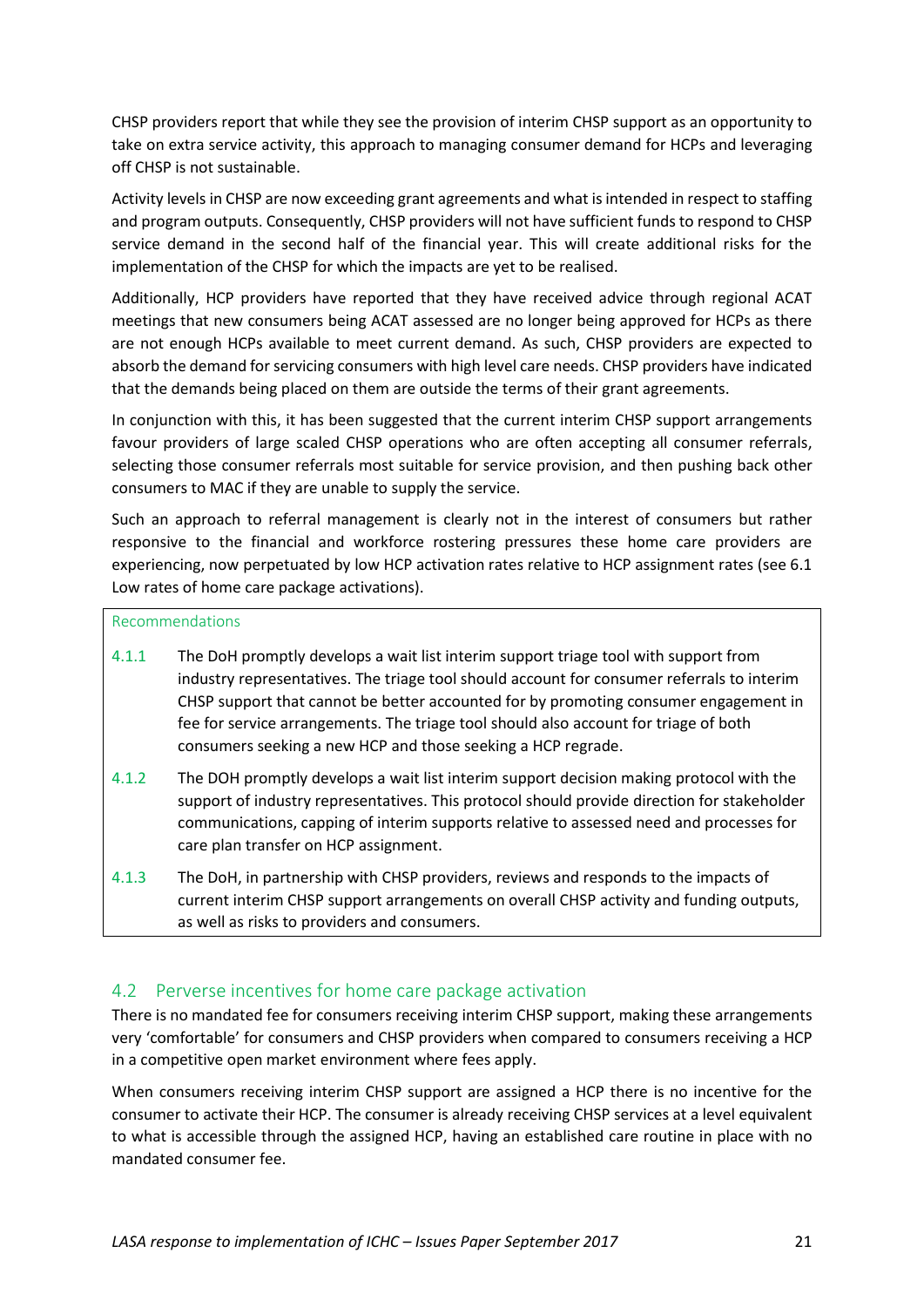A HCP provider has reported that they have a consumer who refuses to pay any fees and has rejected their HCP assignment, choosing to receive CHSP services as they can access a greater level of financial support via means such as an oxygen supplement, a continence aids payment, transport assistance, Centrelink assistance, and multiple other government funded health services.

Another provider has reported an incident in which MAC Contact Centre staff have advised a consumer to continue accessing CHSP services as it is more affordable than accessing a HCP.

Combined, home care provider feedback is indicative of a highly vulnerable market environment where consumer, MAC staff and assessor behaviours signal a high risk of stakeholder disengagement from the HCP program and market failure which further exacerbates the significant financial pressures being placed on HCP providers who are dealing with decreasing HCP activity levels.

It should also be noted that there is a group of "grandfathered consumers" from prior HACC programs that have not yet been followed up for registration in MAC.

#### Recommendations

- 4.2.1 The DoH caps consumer access to interim CHSP support in terms of service activity levels and duration, incentivising consumer activation of their assigned HCP. This includes expiration of CHSP interim support at the HCP assignment end date or the HCP package activation date with account for communication and implementation of a care transfer plan to respond to identified risks for consumer transfer from CHSP to HCP.
- 4.2.2 That DoH identify "grandfathered consumers" from prior HACC programs and explore the feasibility to register these consumers in MAC with reassessment of need relative to entry level and complex care provisions through reformed ICHC program structures.
- 4.2.3 The DoH, subject to advice received through the independent Legislative Review, promptly introduces a single fee policy that will align consumer co-contribution arrangements across CHSP and HCPs into the future.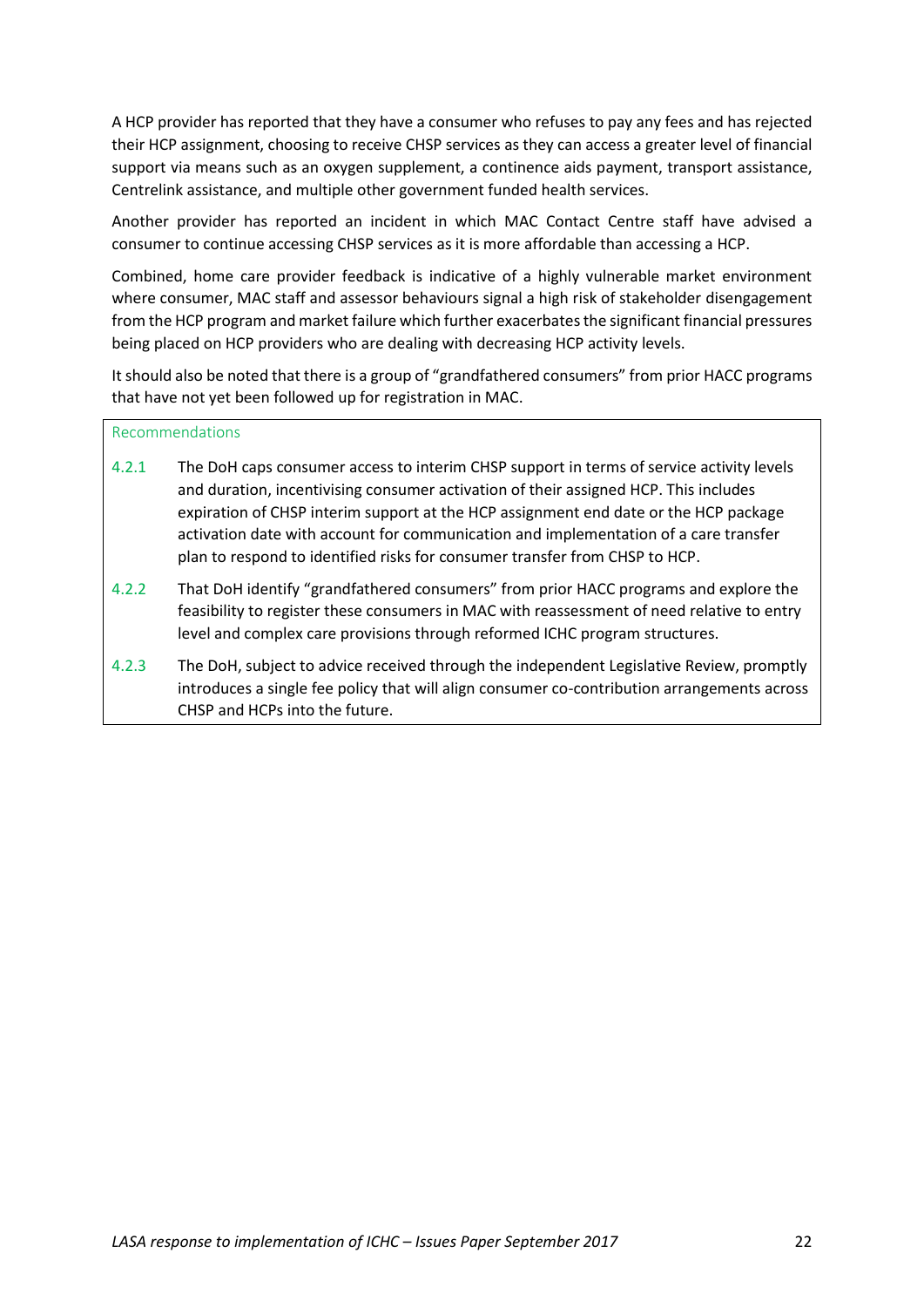# 5. Home care package assignment

When consumers with a HCP approval reach the top of the national queue they are sent an official HCP assignment letter. The consumer is advised to activate the HCP by an assignment end date and they may contact MAC to request a 28-day extension to this HCP assignment end date.

At 35-days after HCP assignment, an official HCP reminder letter is sent to consumers who have not yet activated their HCP, reminding them to activate their HCP before the assignment end date.

If consumers have not activated their HCP once the assignment end date has been reached, the HCP is returned to the national queue for re-assignment to another consumer. These consumers are then sent an official HCP withdrawal letter, advising them that the HCP has been withdrawn and that they will need to contact MAC to be returned to the national queue if they would still like to access a HCP.

A further wait period will then be required of the consumer before being reassigned a HCP from the national queue.

### 5.1 Insufficient infrastructure for consumer activation of assigned home care packages

HCP providers report that when consumers receive their official HCP assignment letter they struggle to understand it. Providers also report that in their engagement with consumers, they often express feeling overwhelmed with the process for activation of a HCP and have often delayed their engagement with the HCP provider in this respect. This creates a vulnerability for HCP withdrawal due to this delay (see 6.2 Incorrect home care package withdrawals).

These anecdotal reports are consistent with the findings of research conducted by the DoH, in which 48 per cent of consumers who had not activated their assigned HCP were reported as needing more than 56-days to activate the HCP and had consequently requested a 28-day extension. Of the remaining consumers, 45 per cent reported they did not understand what they needed to do next to activate the HCP, highlighting a range of reasons for not activating their package. This included:

- They had not received the government letter (20 per cent);
- They didn't understand the letter (20 per cent); or
- They hadn't read it (5 per cent).

To help understand these findings further, HCP providers have advised that some consumers do not have a letterbox address that can be entered into MAC and, in rural communities, may experience delays in their receipt of letters from the Post Office. Other HCP providers have reported that it is often the representative of consumers that are better positioned to receive and action HCP assignment letters, they're not getting any official letter or experiencing delays in being advised by consumers receiving official letters.

One HCP provider has also reported that on two separate occasions, consumers who could not speak or read English had received their HCP assignment letter written in English. Both consumers would have previously undertaken a MAC/ACAT assessment, at which time their language preferences should have been established and noted. Except for the good fortune of local community networks directing these consumers to the HCP provider, it is unlikely that these consumers would have activated their HCP by the assignment end date.

Providers and consumer peaks have also reported that the level of computer literacy among some consumers may be a contributing factor that delays their timely research of HCP providers using the MAC Service Finder. Consequently, this then delays their engagement with HCP providers to activate a HCP within the 56-day assignment-activation period.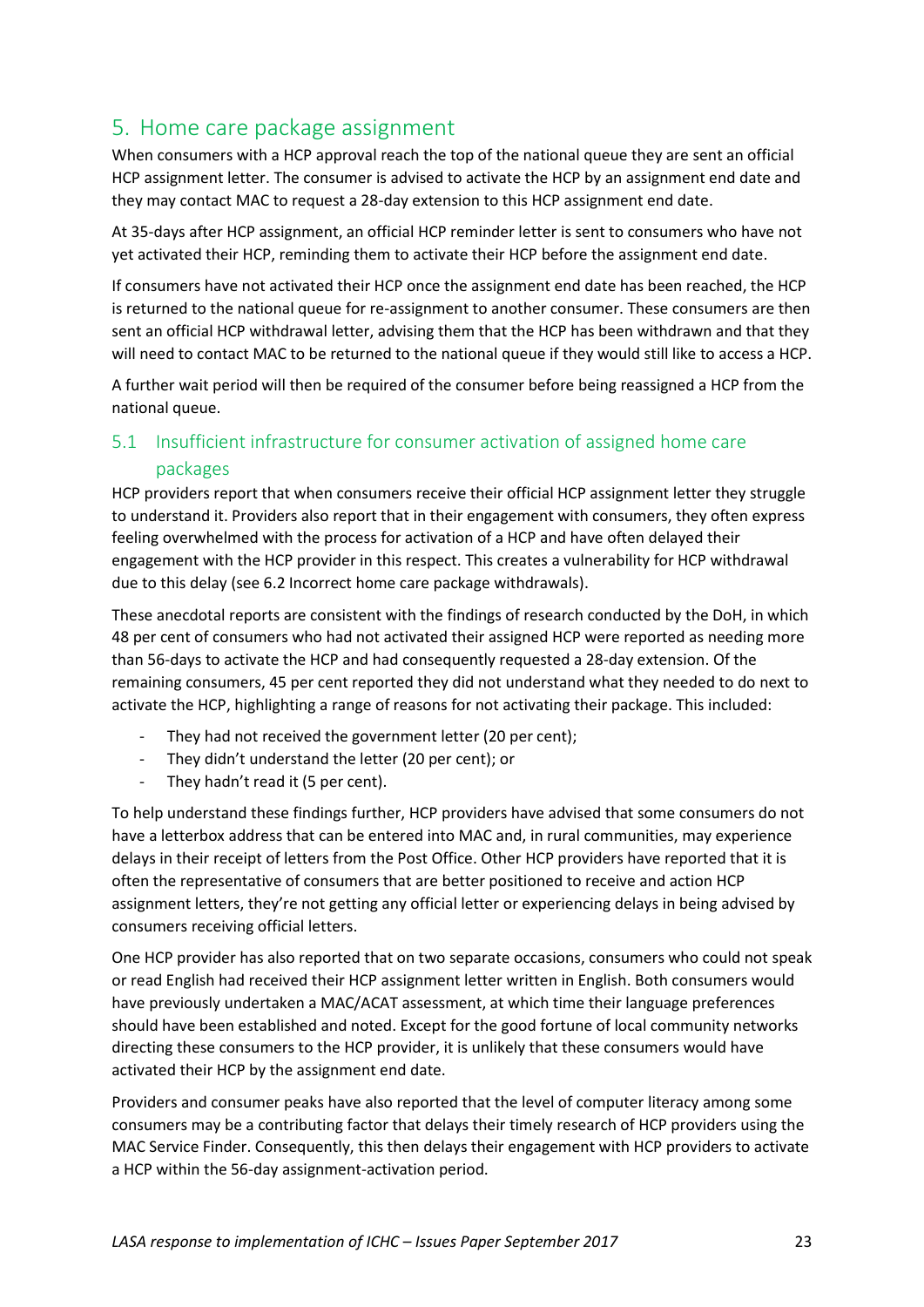In this respect, the absence of HCP provider information in MAC Service Finder listings has been reported by ACATs and the DoH as being an issue inhibiting consumer ability to make decisions in choosing a HCP provider. ACATs and DoH have encouraged HCP providers to complete their MAC Service Finder listings.

HCP providers, however, report that there are varied pricing models across old and new HCP providers listed in the MAC Service Finder. These varied pricing models have emerged from changed legislation commencing 1 July 2015 and don't support consumer comparison of HCP providers by fees charged for package administration/case management. On this basis, industry peaks have advised the DoH that further consideration be given to addressing the variability of pricing models prior to promoting HCP providers to complete their MAC Service Finder listings to support consumer decision making in researching HCP providers. No action has been taken on this matter yet.

In conjunction with this, there are multiple repeat entries of HCP provider listings in the MAC Service Finder that complicate a consumer's research experience in seeking out HCP providers. For example, in a search for level four HCP providers at a random postcode - 6063, 88 provider entries were generated of which 13 entries were repeat entries for a single provider. Other providers also had repeat entries. It is noted that there are some HCP providers with multiple listings in the MAC Service Finder because of historical configuration requirements. Additionally, there are new providers with a single listing in the MAC Service Finder, configured subsequent to September 2016, who may choose to create multiple listings to raise their profile in the MAC Service Finder relative to competitors. Additionally, there are some HCP providers who may have realised they can 'game the system', increasing their MAC Service Finder presence by generating multiple listings with repeat generic information to drive consumer traffic from the MAC Service Finder to their intake contact centres.

In accounting for the above issues, it is acknowledged that there are multiple factors contributing to consumer delays in activating assigned HCPs. Improved provisions and infrastructure are required to not only support consumers in researching HCP providers, but also to facilitate active follow-up to ensure consumers promptly activate their HCP in the 56-day assignment-activation period.

In seeking to improve the infrastructure within MAC to support consumer activation of assigned HCPs, the DoH has recently advised of a proposal for MAC Contact Centre staff to initiate routine outbound calls to consumers who have not responded to their HCP reminder letter that is sent out at day 35 after HCP assignment from the national queue.

Industry peaks caution the implementation of this approach to actively follow-up consumers without considering other factors that may be contributing to consumers not taking up HCPs on assignment. The proposed approach does not account for consumers on the national queue with a change of circumstance since ACAT assessment, this being particularly relevant in the context of lengthy wait times between HCP approval and HCP assignment. For example, consumers who have deceased or entered residential care prior to HCP assignment. Waiting 35 days after HCP assignment to identify a consumer's change of circumstance indicative of HCP withdrawal is unsatisfactory.

Prior to ICHC implementation, HCP providers had designated assessment staff who would actively follow-up consumers on their wait lists in the period prior to HCP assignment to identify and support consumer readiness for HCP activation. Such an approach to active follow-up of consumers accounted for the reality of managing an extensive wait list in which many consumers had a change of circumstance since joining the wait list. Consumers may have relocated, engaged in an alternate care arrangement or deceased, making them no longer suitable for HCP activation.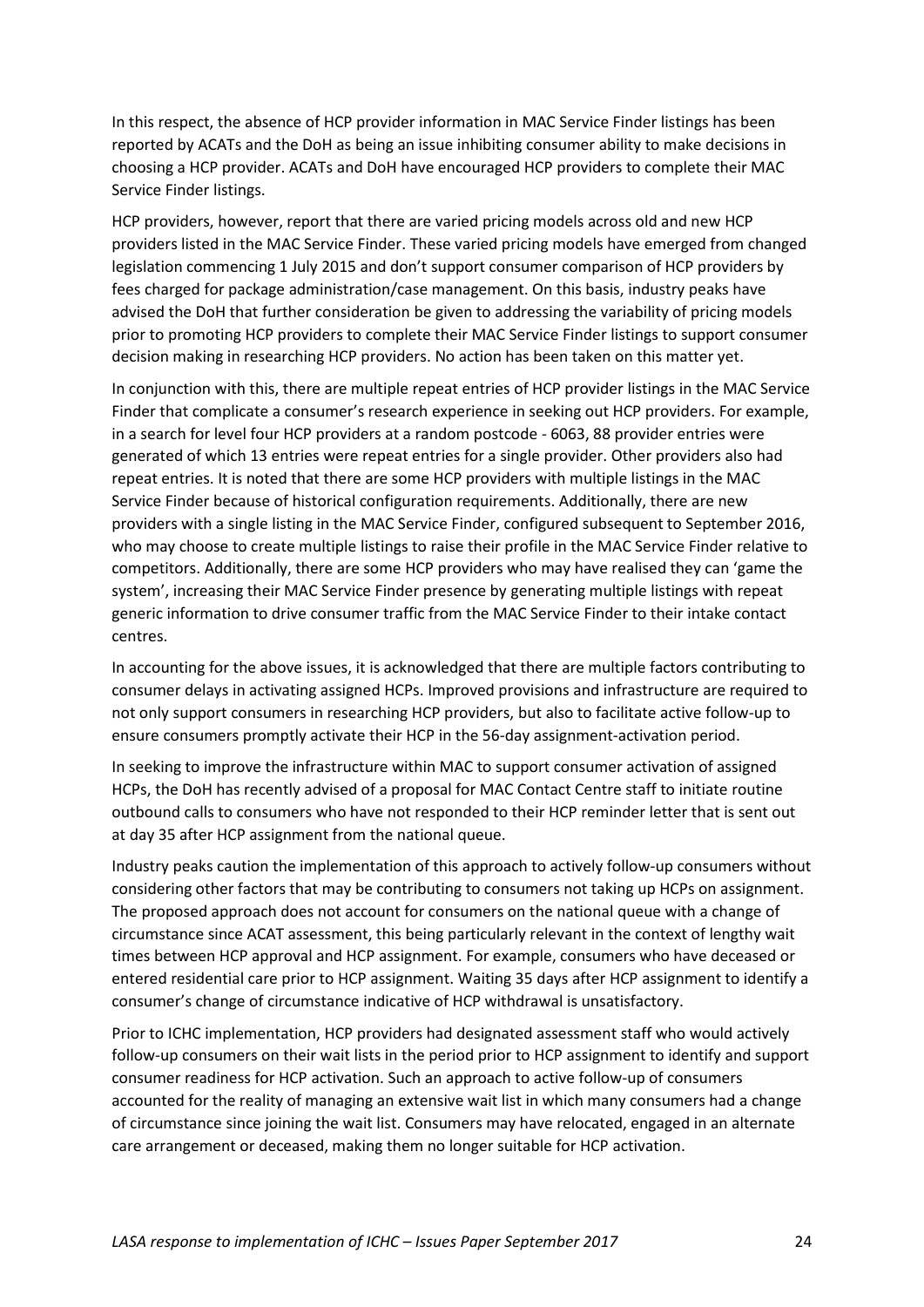Anecdotal reports from HCP providers offering HCPs prior to ICHC implementation suggest that many consumers on their high-level HCP wait lists did not proceed to activate a HCP due to limited availability of these HCPs, lengthy wait times and the likelihood of change of circumstance while on the wait list. Such factors are just as relevant now in considering the assignment-activation process for HCPs from the national queue.

Given the lengthy period for consumers awaiting HCP assignment while on the national queue and the promotion of their early engagement in researching HCP providers, there is opportunity to improve current MAC infrastructure that can leverage off consumers researching HCP providers after ACAT assessment and HCP approval. Consumers could be encouraged to register a preferred HCP provider with MAC for notification of pending HCP assignment. Such an approach would facilitate registered HCP providers actively following-up consumers with pending HCP assignment. This approach would address the vulnerability of consumers not activating a HCP early in the 56-day assignment-activation period, reduce the number of inactive HCP days after package assignment, and allow for HCP provider early identification of those consumers with change of circumstance to prompt early HCP withdrawal. Such infrastructure enhancements would not compromise consumer choice, but rather support consumers to exercise the same choice, only earlier.

#### Recommendations

- 5.1.1 The DoH promptly considers the feasibility of adding functionality to MAC that will provide consumers the opportunity to register a preferred HCP provider prior to HCP assignment, with consent for MAC to notify registered HCP providers of pending HCP assignments to improve infrastructure for supporting timely consumer HCP activation.
- 5.1.2 The DoH builds confirmation of mailing addresses into HCP assessment processes and enhances MAC configuration as required, to support timely response to auto-generated HCP letters from consumers or appointed representatives.
- 5.1.3 The DoH addresses the inequity in the MAC Service Finder, accounting for multiple repeat HCP provider listings with generic content, hindering consumer experience and usage of the MAC Service Finder.
- 5.1.4 The DoH acknowledges the varied pricing models amongst HCP providers that have emerged pre and post 1 July 2015 that do not support consumers in their comparison of service offerings by price, engaging with the sector to address this issue prior to directing HCP providers to populate this information into the MAC Service Finder.

#### 5.2 Consumer correspondence errors

HCP providers report that official letters received by consumers from MAC concerning HCPs have sometimes had errors in them, requiring follow-up with the MAC Contact Centre for clarification. HCP providers have also reported experiencing difficulties in getting a timely response to issues raised with MAC about these errors, with adverse impacts for both consumers and HCP providers.

For one consumer who was assigned a HCP, an official HCP reminder letter sent on the 28 April 2017 had an error indicating the assignment date was 28 April 2017 (the same date the reminder letter was sent). This error indicated HCP assignment was 38 days later than what was registered in MAC. In follow-up with MAC at 63 days after HCP assignment, the HCP provider received misinformed advice from MAC to activate the HCP and commence services.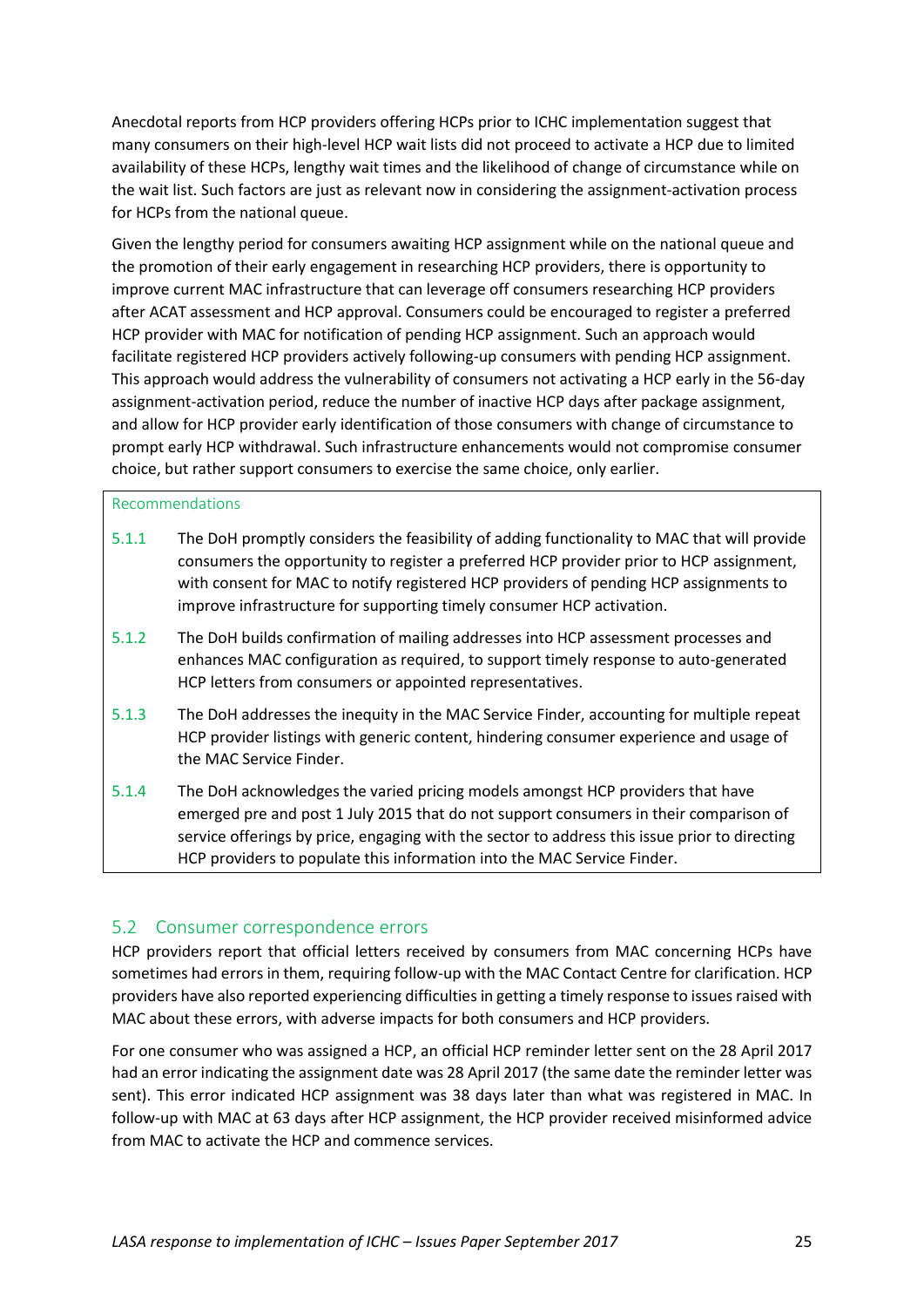MAC then contacted the provider at 105 days after HCP assignment indicating the HCP had been withdrawn and that the consumer needed to contact MAC to return to the national queue as they had not activated their HCP by the assignment end date. After the HCP provider requested that MAC review their decision, further advice was provided by MAC at 133 days after HCP assignment for the consumer to ring MAC and be placed in the national queue.

This consumer has since disengaged with MAC and the HCP provider, seeking restoration of her prior HACC services in Western Australia. The HCP provider has been left without reimbursement of time and expenses in providing support to the consumer.

At 149 days after HCP assignment, near 5 months after the original HCP assignment, the consumer and HCP provider have both been informed by MAC that a new HCP has been assigned to the consumer. Whether the consumer engages to take on the HCP remains to be seen.

#### Recommendations

- 5.2.1 The DoH promptly reviews and resources the rectification of system auto-letter generation errors and associated processes for HCP assignment and reminder letters that are issued to consumers, seeking ongoing sector feedback concerning the status of system and process improvements.
- 5.2.2 The DoH releases advice to the sector that supports HCP provider engagement with consumers around responding to error identification issues for auto-generated HCP letters distributed to consumers.
- 5.2.3 The DoH develops standardised practices for timely and supportive responses to rectification of HCP activation issues where errors are identified in official HCP letters. Such an approach should seek to minimise and/or alleviate adverse impacts to both consumers and HCP providers. KPIs should be introduced for MAC Contact Centre staff to enhance consumer and HCP provider experience, reducing the risk of program disengagement.

#### 5.3 Presumptive provider home care package activations

While consumers are researching HCP providers, they will provide their referral code to each HCP provider they engage with when it is available. The HCP provider will then use this code to retrieve consumer assessment information and engage the consumer in providing an offer of support for their consideration.

Some providers have reported they have been locked out of the consumer's MAC record when trying to access a consumer's assessment information via the Mac Provider Portal. This has been due to another HCP provider, who has already discussed their service offering with the consumer, presumptively accepting/activating the consumer's assigned HCP without a Home Care Agreement. The impacts for consumers, HCP providers and MAC include process dissatisfaction, wasted time and additional administrative demands.

Presumptive provider HCP activations are an anti-competitive behaviour that limits consumer choice in a financially pressured HCP environment. These HCP activations may be deliberate attempt by one HCP provider to thwart the efforts of consumers for securing their HCP activation through an alternate HCP provider. The intent of offending HCP providers may be to leverage off the difficulty that a consumer will experience in unlocking their HCP activation through engaging with MAC, they're then surrendering to proceed with the HCP activation with the offending HCP provider for the sake of simplicity and prompt access to service commencement.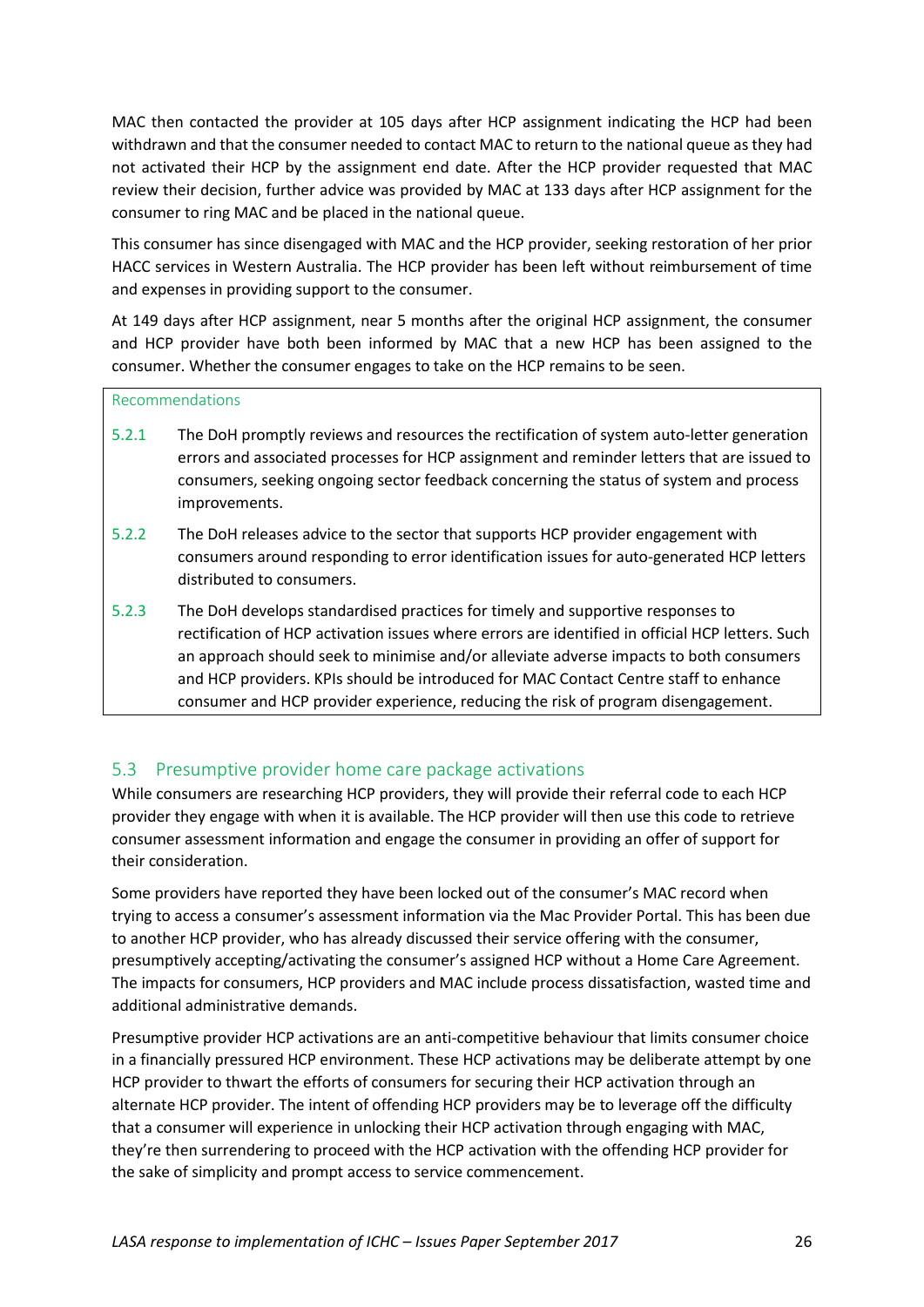Presumptive provider HCP activations appear contrary to ICHC policy objectives, are harmful to industry reputation, and should be treated as such by the DoH.

#### Recommendation

5.3.1 The DoH establishes and communicates mechanisms to both consumers and providers for response to suspected presumptive provider HCP activations with severe penalties for HCP providers where such behaviours are confirmed as having occurred.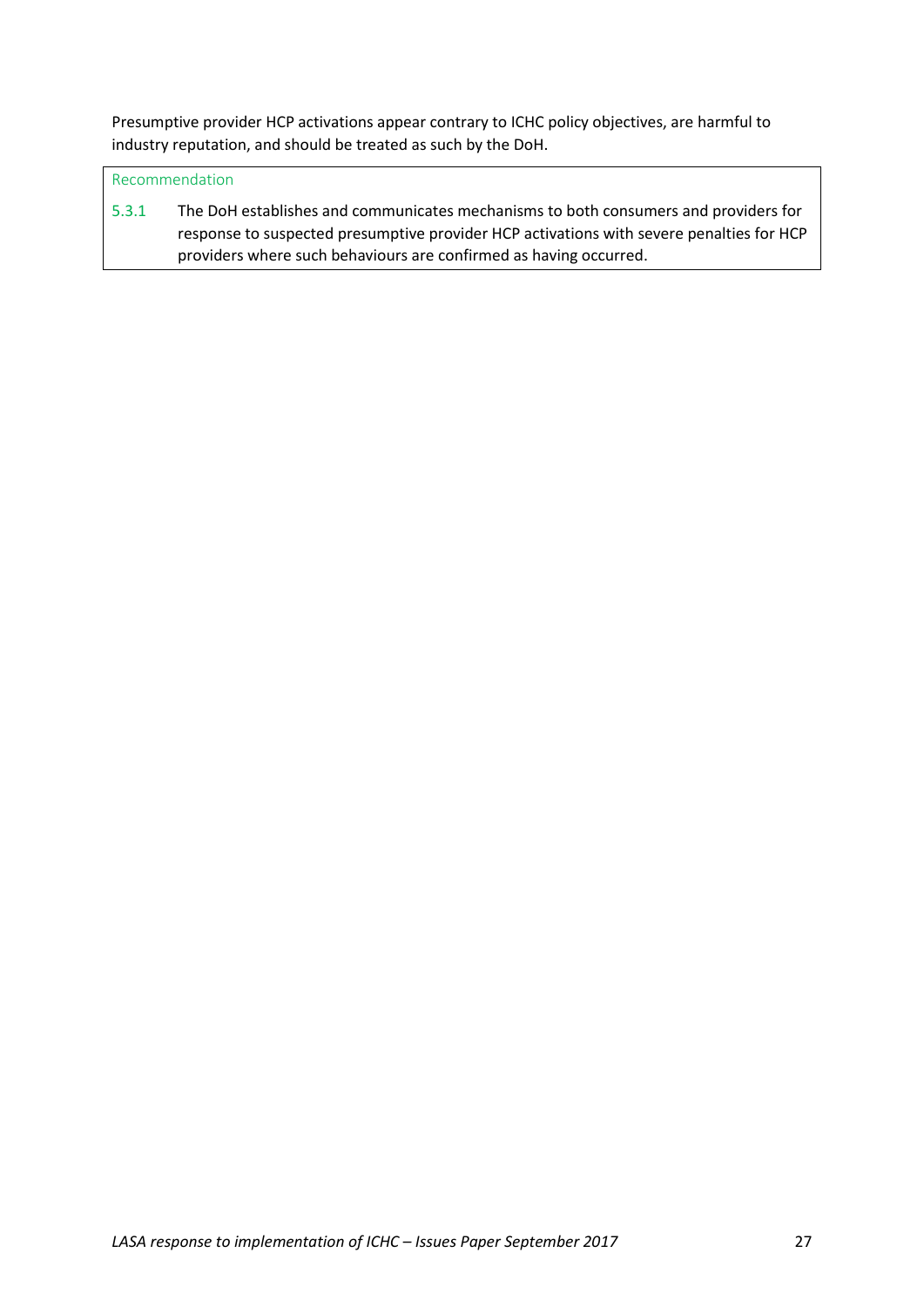# 6. Home care package activations and subsidy payments

After a consumer has been assigned a HCP and they have selected their preferred HCP provider that best meets their needs, they will work with the HCP provider in developing a care plan and HCP budget. This will then form the basis of the consumers Home Care Agreement with the HCP provider, which sets out how services will be provided, who will provide them, and how much they will cost.

The HCP provider will accept the HCP referral in MAC after the consumer signs the Agreement, this being completed before the HCP assignment end date. The HCP provider will also submit an Aged Care Entry Record (ACER) to the Department of Human Services (DHS) for registration and entry of consumer details in the Aged Care Payment (ACP) system to commence payment of government subsidies to the HCP provider for administration of the consumer's HCP budget and communication between DHS to MAC.

#### 6.1 Low rates of home care package activations

HCP providers have reported a significant down turn in active HCPs since 27 February 2017. Concerns surround HCP provider reductions in active HCPs was communicated to the DoH in LASA's *Home Care Provider Survey Report* released in June 2017. In this report, it was also emphasised that any continued sector-wide reduction in HCP activity would be detrimental to HCP provider resource management and business viability.

Communication from DoH to LASA on 4 August 2017 advised that HCPs were being released to consumers on the national queue on a regular basis, usually weekly. Every HCP release includes level three and four HCPs to enable access to higher level care for those consumers next in line on the national queue. The number of HCPs at each level has continued to be determined by the Aged Care Provision Ratio.

In this context, providers in Western Australia have more recently reported continuing reductions in HCP activations ranging between 15 and 34 per cent relative to their HCP activity when ICHC commenced. Similar issues of continuing low HCP activations have been reported in other states, particularly for higher level HCPs. One large scale provider has reported consumers on level two HCPs have entered residential care due to the unavailability of access to higher level HCPs.

HCP providers have further reported that with the continuing reduction in HCP activations they have experienced increasing staff turnover, being unable to provide staff sufficient work hours previously afforded to them. In the context of an ageing home care workforce, the loss of direct care staff to other industries because of low rates of HCP activations relative to HCP releases runs counter to the principles of retaining a skilled aged care workforce for response to future aged care demand.

Interestingly, HCP providers have reported receiving advice through regional ACAT meetings that consumers are no longer being approved for HCPs as there are not enough HCPs available to meet current demand. Greater transparency is required. It is noted that DoH has twice delayed their release of MAC performance data for the period 27 February to 30 June 2017 and have only recently commenced a survey of home care package providers to further inform them of what is working and what they need to amend.

#### Recommendations

6.1.1 The DoH implements the recommendations of LASA's Home Care Provider Survey Report as a priority. This includes: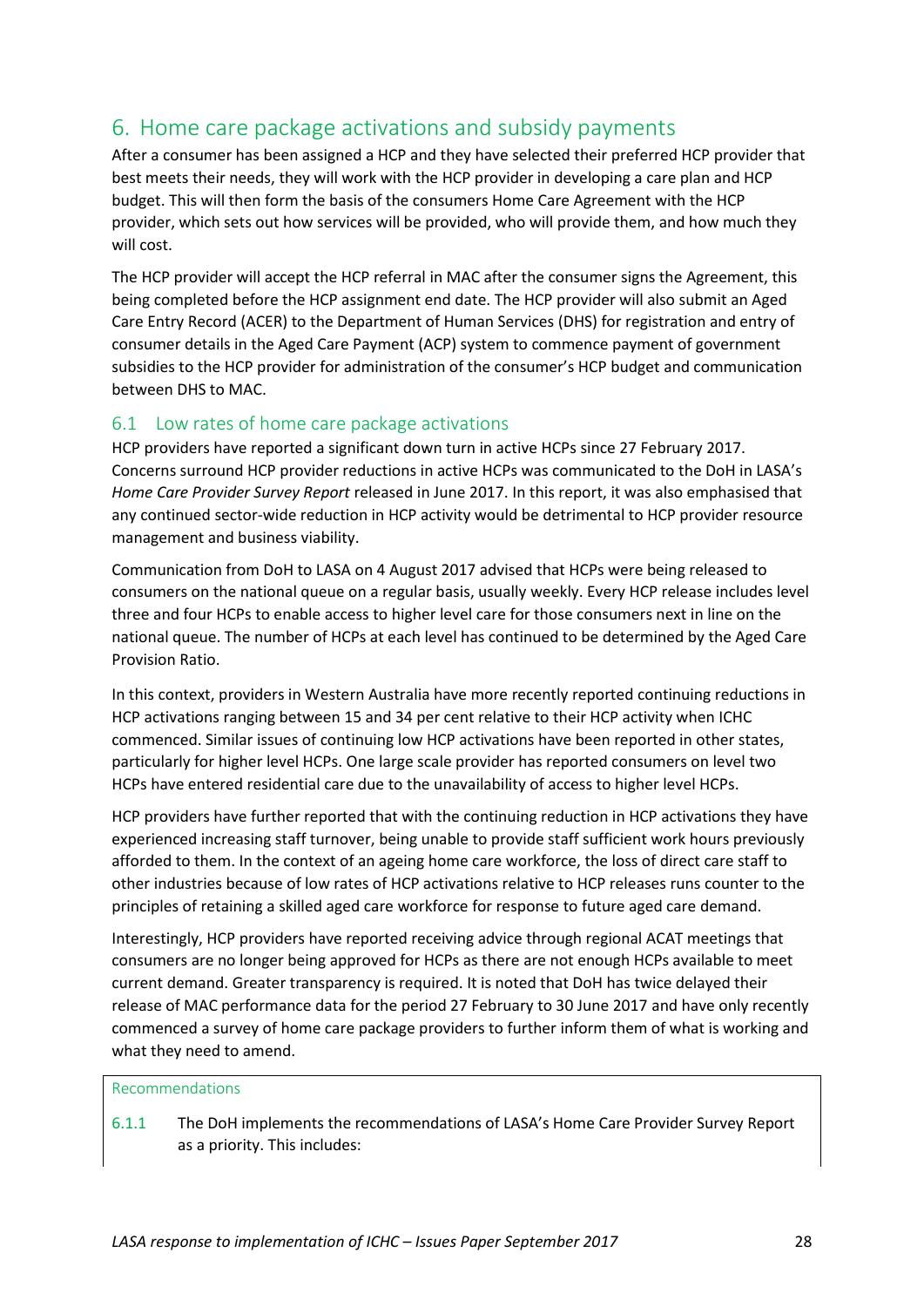- 6.1.1.1 Increasing the visibility of MAC performance data to better understand consumer behaviour in respect to package activations relative to package assignments;
- 6.1.1.2 Undertaking further investigation of consumer experience of home care package approval, assignment and activation to identify requirements to support improvement of consumer engagement in this process; and
- 6.1.1.3 Putting in place an interim strategy to facilitate active follow-up of consumers issued a package assignment.
- 6.1.2 LASA re-surveys home care package providers to provide an independent account of HCP activation changes relative to the commencement of ICHC implementation and gauge current provider experiences and challenges for thematic analysis in supporting a coordinated response to ICHC implementation.

### 6.2 Incorrect home care package withdrawals

The issue of incorrect HCP withdrawals has been an ongoing issue for consumers, HCP providers and the DoH since ICHC implementation.

A HCP provider supporting a consumer who has terminal cancer reported that the consumer received an incorrect HCP withdrawal letter causing considerable distress to the consumer and aggravation to the provider. Other providers continue to consistently report the same experience.

Consumers for which a HCP has been activated in MAC and for whom services have commenced were later advised via a HCP withdrawal letter sent to the consumer that the HCP assignment had been withdrawn and that the consumer would need to contact MAC to be returned to the national queue. These incorrect HCP withdrawals appear to occur irrespective of the time of HCP activation in the 56-day period between HCP assignment and the end of assignment date.

A provider who called DoH on 23 August 2017 was advised that the causal factor contributing to incorrect HCP withdrawals was that ACERs were not being registered promptly by MAC/DHS in their MAC/ACP systems. The provider was also advised that if the ACER is not entered by MAC/DHS by the end of assignment date the HCP is automatically ceased by MAC, triggering the HCP withdrawal letter being sent to consumers.

With the inability for MAC and DHS staff to meet the demands for ACER data entry, the current approach for resolution of HCP withdrawals appears to be correction of errors after the fact. The consequences of HCP withdrawal letters being sent to consumers includes the undue distress caused to consumers, additional unfunded administrative demand for both HCP providers and MAC/DHS in rectifying the issue, and unpaid subsidies in the context of service commencement born at the expense of the HCP provider.

It is noted that a DoH broadcast was issued on the 26 May 2017 concerning home care package withdrawals. Advice from the DoH to providers at that time was to:

- 1. Accept a referral in MAC and then
- 2. Submit entry information to DHS (either as a paper based ACER or through ACP online claiming).

Where a consumer package has been withdrawn in error, the HCP provider is to contact the DoH who will investigate this as a priority and attempt to resolve these errors within two weeks of being escalated.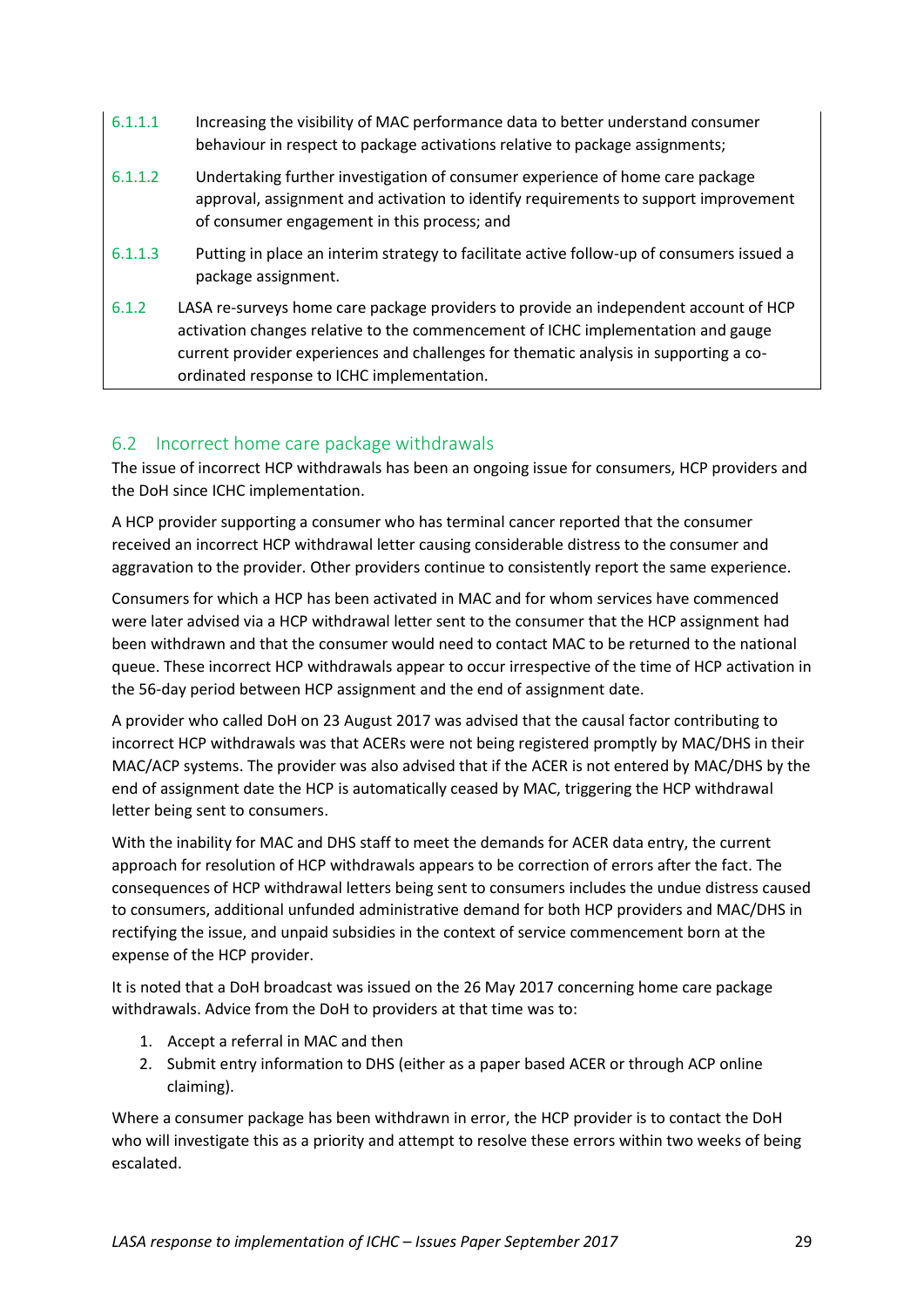LASAs advice to its members on 31 July 2017, 2 months later, in response to continued issues with incorrect HCP withdrawals, was to.

- 1. Submit ACERs promptly after a consumer enters into a home care agreement within the 56 day assignment-activation period
- 2. Contact the MAC Contact Centre to request the consumer's 56-day assignment period be extended by 28 days to allow additional time for the ACER to be processed by DHS and registered in MAC.

| Recommendation |                                                                                                                                    |  |  |
|----------------|------------------------------------------------------------------------------------------------------------------------------------|--|--|
| 6.2.1          | The DoH promptly reviews and resources the rectification of system auto-letter generation<br>errors and associated processes that: |  |  |
|                | - triggers incorrect HCP withdrawal letters being issued to consumers, and                                                         |  |  |
|                | - triggers consumer ACER registrations dropping off the ACP system,                                                                |  |  |
|                | seeking ongoing sector feedback concerning the status of system and process<br>improvements.                                       |  |  |

### 6.3 Inappropriate home care package regrades

There are concerns in respect to the way consumers are managed in receiving a HCP regrade when they already have an active interim low level HCP and are receiving additional CHSP services to 'top up' their package. There is the assumption that a HCP regrade will be sufficiently responsive to the support needs of these consumers independent of the CHSP services that have been put in place. This is often not the case, with adverse impacts for the HCP provider and consumer when these 'topup' CHSP services are suddenly removed without prior notice and without contingency planning upon an automatic HCP regrade being issued through MAC.

A HCP provider reported that they are administering a HCP for a consumer who was also receiving additional 'top up' CHSP services provided by other providers. This arrangement was working well for the consumer. On the consumers regrade to a high level HCP, CHSP providers were notified by MAC and they withdrew their services without consultation with the consumer. The consumer and HCP provider were faced with a reduction of services, with the HCP provider having to explain this to the consumer in the context of their inability to instantly access additional supports from other services, creating strain in the consumer-provider relationship.

In addition to this, another HCP provider reported that a consumer on an interim lower level HCP received a HCP regrade to a higher-level HCP even though they had a near \$5000 budget surplus prior to the HCP regrade.

Activation of HCP regrades, triggered automatically by MAC, need to account for those circumstances immediately preceding the intended regrade. This may include accounting for CHSP services already in place, unspent HCP funds and other key factors identified by the sector as important in facilitating a care transfer plan on regrade between HCP levels.

#### Recommendation

6.3.1 The DoH promptly reviews and resources the HCP regrade system and associated processes with support from industry representatives, developing HCP regrade screening protocols for MAC staff with reassessment indicators. It should be noted that there is the need to consider requirements for additional re-assessment resourcing.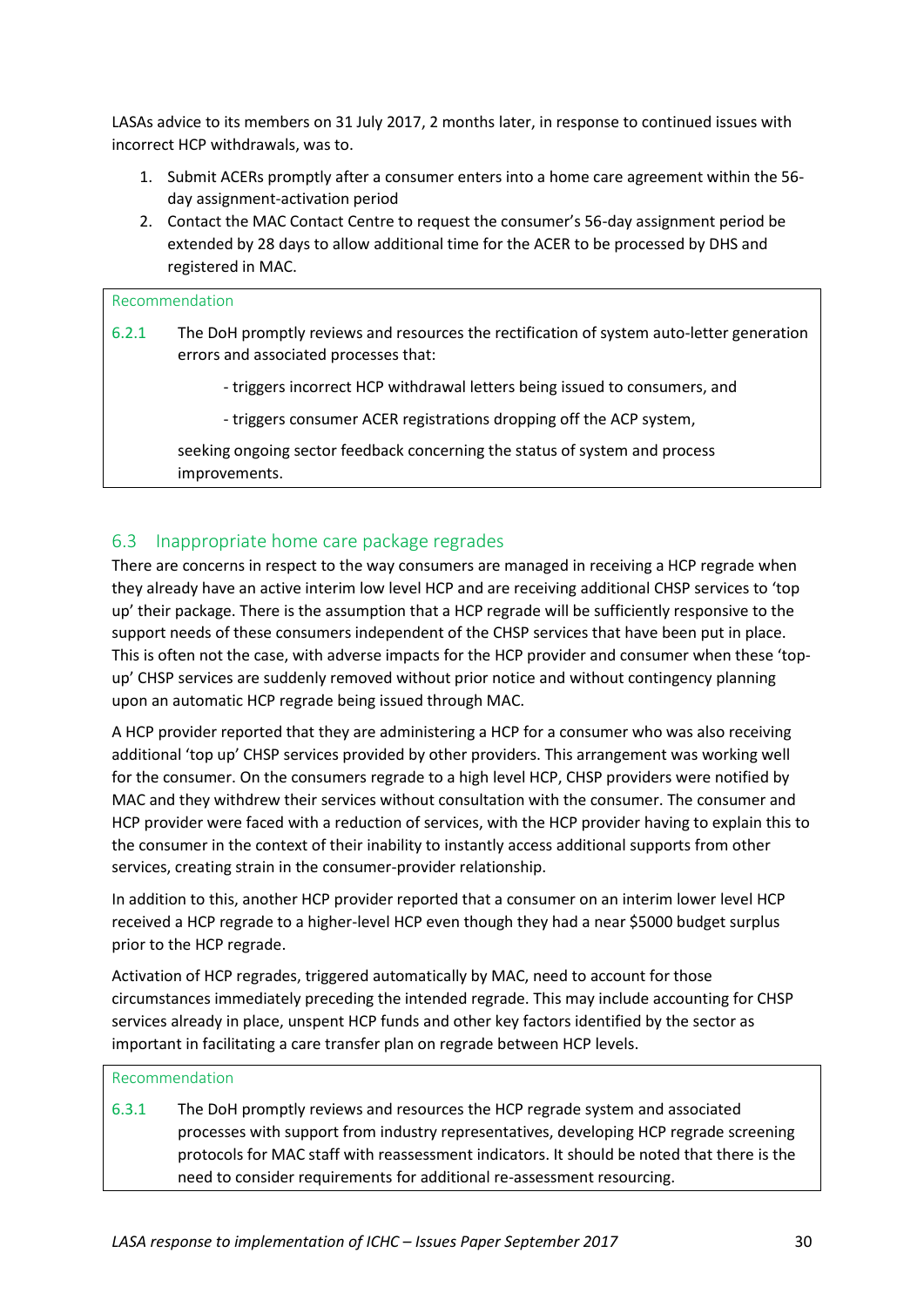#### 6.4 Incorrect home care package movements

There are concerns that HCP movements across MAC/ACP systems are not being registered and/or are being missed in the context of internal MAC/DHS HCP movement data management processes.

One provider has reported they received a notification from MAC on 21 August 2017 for a consumer's HCP regrade commencing 22 August 2017. This consumer had previously ceased utilising the HCP, entering residential care on 8 June 2017. Further investigation of these types of HCP movement errors is required.

The provider indicated that this type of incorrect HCP movement was not the first time this had happened, suggesting it to be a regular issue. This indicates there are key system and associated process failures in the management of HCP movements across MAC/ACP.

#### Recommendation

6.4.1 The DoH and DHS promptly reviews and resources the rectification of key system and associated process failures for management and communication of HCP movements across MAC/ACP, seeking ongoing sector feedback concerning the status of system and process improvements.

#### 6.5 Inadequate MAC capability to respond to provider and consumer concerns

Home care providers have reported their concern with the capability of MAC Contact Centre staff to respond to the varied issues home care providers and consumers have sought support and advice on, referenced throughout this issues paper.

One HCP provider reported that when an issue arises with MAC, they will often take a screenshot of the MAC Provider Portal and email it to MAC to communicate the issue to avoid misunderstanding.

Other HCP Providers report hanging up on MAC Contact Centre staff and ringing again, indicating they have come to realise that the helpfulness of MAC Contact Centre staff for issue resolution depends on who you speak to when you call.

Providers also report receiving inconsistent advice from MAC Contact Centre staff across multiple contacts.

#### Recommendation

6.5.1 The DoH addresses the inconsistency of MAC Contact Centre staff responses to both consumer and HCP provider inquiries for resolution of ICHC implementation issues, seeking ongoing sector feedback concerning the status of process and communication improvements.

#### 6.6 Inconsistent subsidy payments relative to home care package activity

HCP providers continue to report that once a consumer's HCP has been activated and ACERs have been submitted to DHS for processing, unpaid subsidies have started accumulating. DHS have not paid subsidies equivalent to corresponding HCP activity, resulting in additional unfunded administrative burden for both HCP providers and DHS in working to resolve these issues for continued HCP subsidy payments.

One HCP provider with unpaid subsidies has been advised by DHS that non-payment of subsidies was due to HCP activity not being communicated by MAC to DHS for ACER registration in the ACP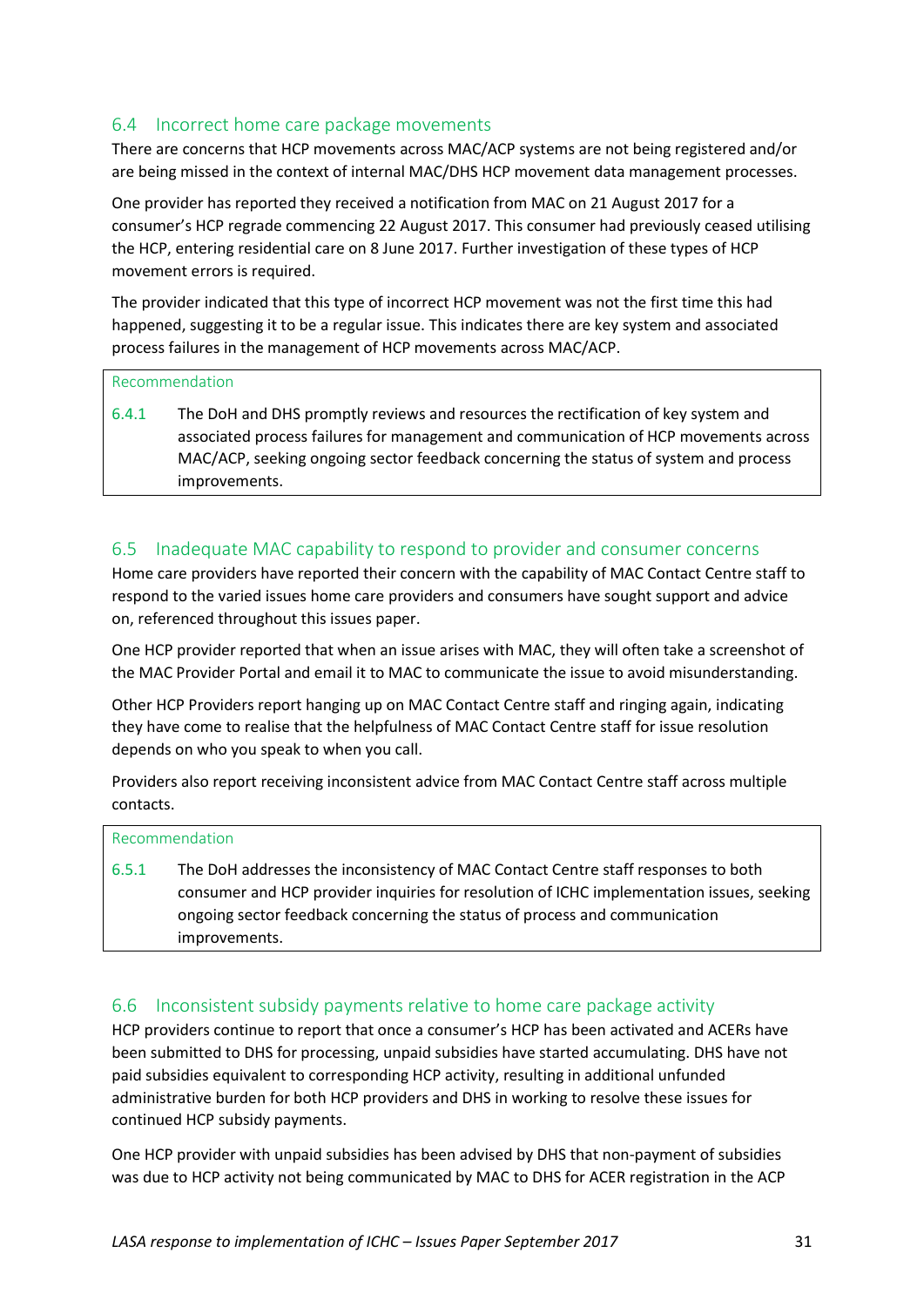system, directing the HCP provider to contact MAC for issue resolution. Consequently, this HCP provider has not been successful in obtaining any resolution with HCP subsidy claims since early August 2017. Unpaid subsidies have increased from near \$78K to \$125K for this one HCP provider.

The reconciliation process and dealing with the MAC issues has been reported by HCP providers as being very time consuming and frustrating. One HCP provider has reported administrative costs as equating to a 0.75 FTE staff member or the equivalent of \$100k per annum. For this HCP provider, unpaid subsidy issues have been noted for 45 HCP consumers with the consumers reported as being considerably upset and anxious.

Another HCP provider has reported that some of their consumers are ringing DHS themselves in desperation to have subsidies paid for their HCP.

Unpaid subsidies have been grouped by one HCP provider into the following categories:

- 7. Subsidies partially adjusted with unpaid amounts still outstanding (5 consumers),
- 8. Subsidy payments have stopped part way through a month (4 consumers with no leave movements),
- 9. Adjustments to subsidy payments for HCPs which commenced prior to 27 February 2017 (6 consumers),
- 10. MAC assigned HCPs for which no subsidies have been paid or have been paid at the incorrect HCP subsidy level (13 consumers),
- 11. Subsidy payments not consistent with commencement and leave dates submitted in ACP claims/ACERs (4 consumers), and
- 12. Subsidy calculation errors (3 consumers).

It is evident that there are systematic MAC/ACP system and process failures for HCPs that are resulting in the accumulation of unpaid subsides and that are exacerbated by the issues referenced throughout this paper.

#### Recommendations

- 6.6.1 The DoH and DHS promptly reviews and resources the rectification of key system and processes failures across MAC and ACP systems for HCP consumer care subsidy claims and payments, seeking ongoing sector feedback concerning the status of system and process improvements.
- 6.6.2 The DoH and DHS promptly investigates and reinstates unpaid subsidies to HCP providers where issues are raised.
- 6.6.3 The DoH and DHS compensates HCP providers for administrative/financial loss as relates to additional reconciliation and reporting requirements in managing unpaid ACP subsidies for HCPs.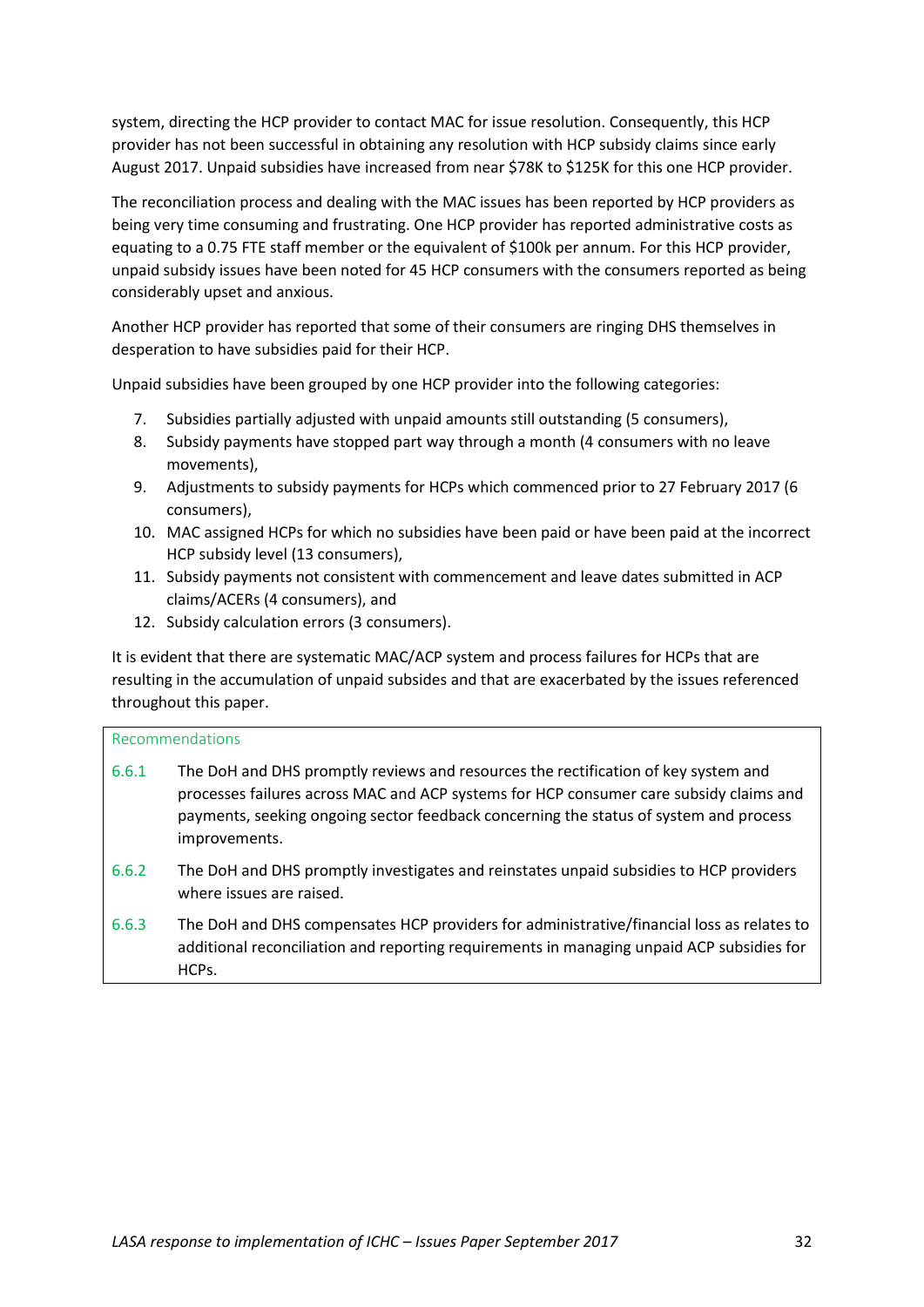# 7. Other Issues

### 7.1 Insufficient infrastructure to implement annual and life time caps on consumer care fee contributions

There remains considerable inertia by the DHS and DoH to notify providers when consumers have reached their annual and life time caps for payment of means tested fees for contribution to care.

Residential care providers report that DHS are not monitoring the accumulation of consumer care fee contributions for response when consumers reach their annual and life time caps. It has been reported that they have no system in place to stop deducting the means tested care fee from residential care provider subsidies when it gets to the cap for any resident. The result effect is that ACP statements continue to reflect consumers paying their means tested care fees for residential care once they have reached their annual and/or life time cap.

Residential care providers have taken it upon themselves not to charge consumers means tested care fees once annual/life time caps have been reached. Instead they have chosen to manage their own data in accounting for consumer care fee contributions that accumulate to reach annual/life time caps. Residential care providers are then spending considerable time and difficulty in an unfunded capacity, trying to get a timely response from DHS for adjustment of subsidy payments to account for annual/life time caps to consumer care fee contributions being implemented.

This has resulted in a loss of revenue for residential care providers against those consumers for who subsidies should be paid but are not paid, with the amount of unpaid subsides accumulating quickly.

In conjunction with this, DHS have advised a HCP provider that they are not able to locate an area in the ACP system for HCP consumers where life time cap details are displayed and accounted for in tracking the accumulation of consumer care fee contributions.

Tracking consumer care fee contributions across home and residential care to identify when annual and life time caps apply will become increasingly important and this should be addressed now as part of a broader approach to system development for monitoring and managing annual and life time caps on consumer care fee contributions.

It is also noted that a recent report was released indicating that not all HCP providers are charging ITFs to consumers receiving a HCP and this will need to be accounted for in tracking consumer care fee contributions as relate to identifying when annual and life time caps have been reached. There is also the question of who will be responsible for authenticating consumer care fee contribution information submitted to DHS as part of data transfer from approved care providers to government.

#### Recommendations

- 7.1.1 The DoH and DHS promptly reviews and resources the rectification of key ACP system and processes failures for management, monitoring and communication of accumulative consumer care fee contributions against which to track consumers having reached their annual and life time caps. Feedback should be sought from the sector ongoing concerning the status of system and process improvements.
- 7.1.2 The DoH and DHS addresses the need to track consumer care fee contributions across home and residential care settings. This is needed to track consumers having reached their annual and life time caps as a function of transferring between care settings. This should also respond to recent reports of HCP providers not charging ITFs to consumers and cover how consumer care fee contributions will be authenticated from HCP providers to DHS.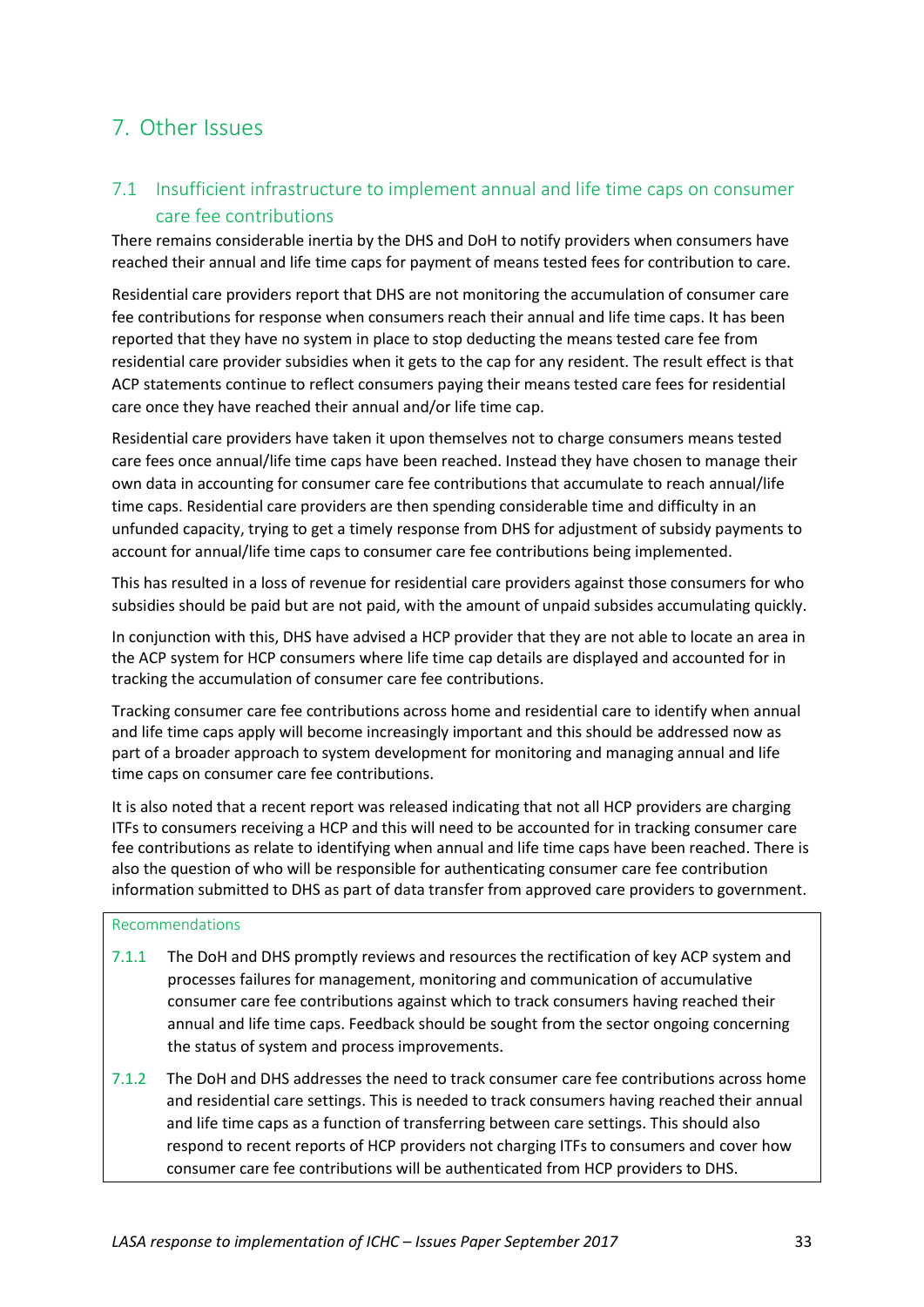# Appendix 1 – Likelihood Rating: Evaluation Criteria

LASA has applied the following evaluation criteria to determine how likely it is that providers and/or consumers will be exposed to issue-based risks after taking account of existing controls that have been developed in response to implementation of ICHC, considering factors such as:

- 1) Anticipated frequency of occurrence;
- 2) The external environment (e.g. regulatory, economic, competition, community expectations and market issues);
- 3) The procedures, tools and skills currently in place; and
- 4) History of previous events.

#### **Likelihood rating**

The number of times within a specified period in which a risk may occur either because of operational process or through failure of operating systems.

| Rating                | <b>Description</b>                          | <b>Occurrence</b>      | <b>Probability</b> |
|-----------------------|---------------------------------------------|------------------------|--------------------|
| <b>Almost Certain</b> | Expected to occur in most circumstances     | Constantly $/3$ months | $> 80\%$           |
| Likely                | Will probably occur in most circumstances   | Multiple / 3 months    | $61 - 80%$         |
| Possible              | Might occur within the last 6 months        | Occasional / 6 months  | $41 - 60%$         |
| Unlikely              | Could occur during the last 6 months        | Once / 3 months        |                    |
| Rare                  | May only occur in exceptional circumstances | Once / 6 months        | $< 20\%$           |